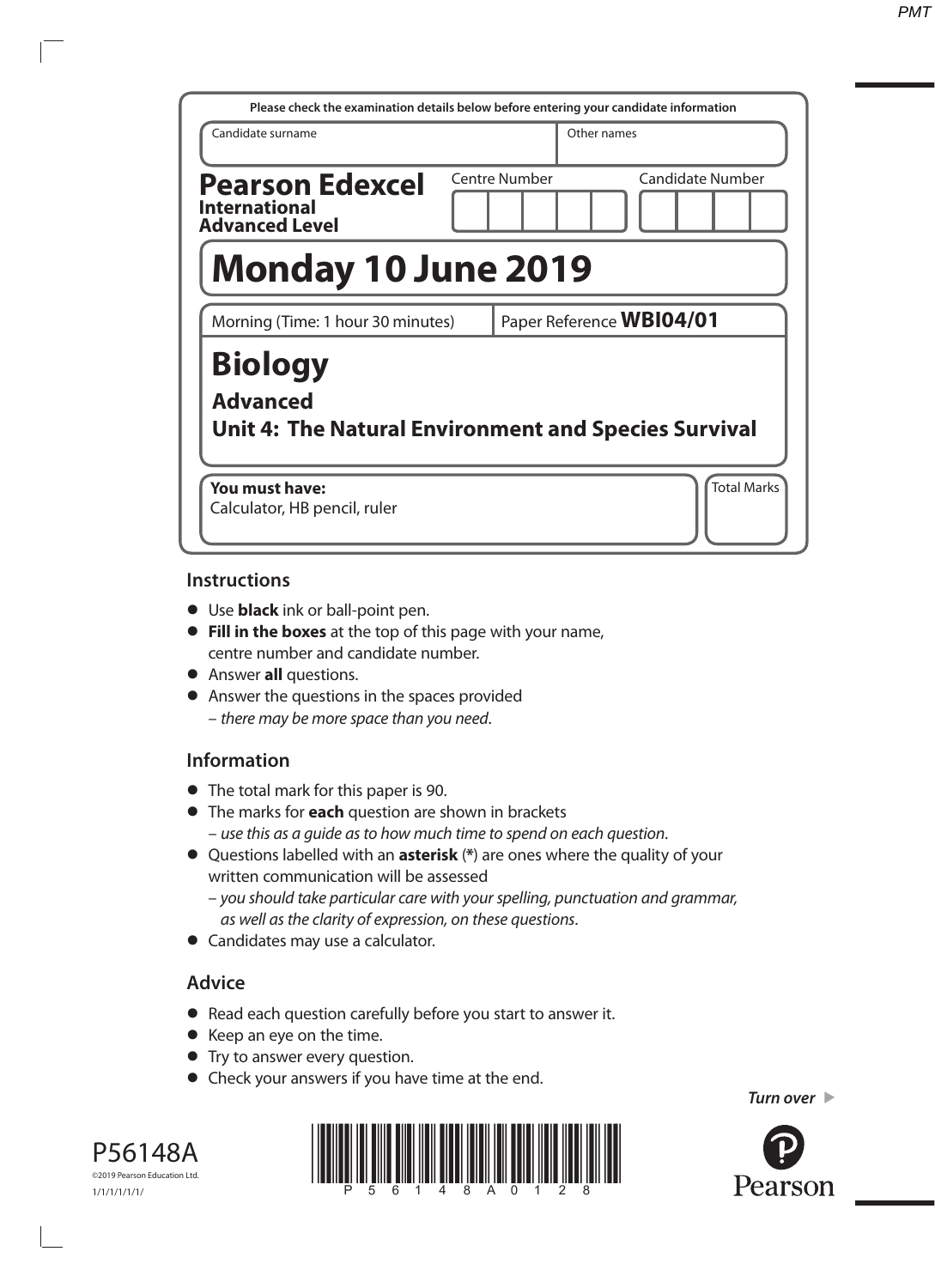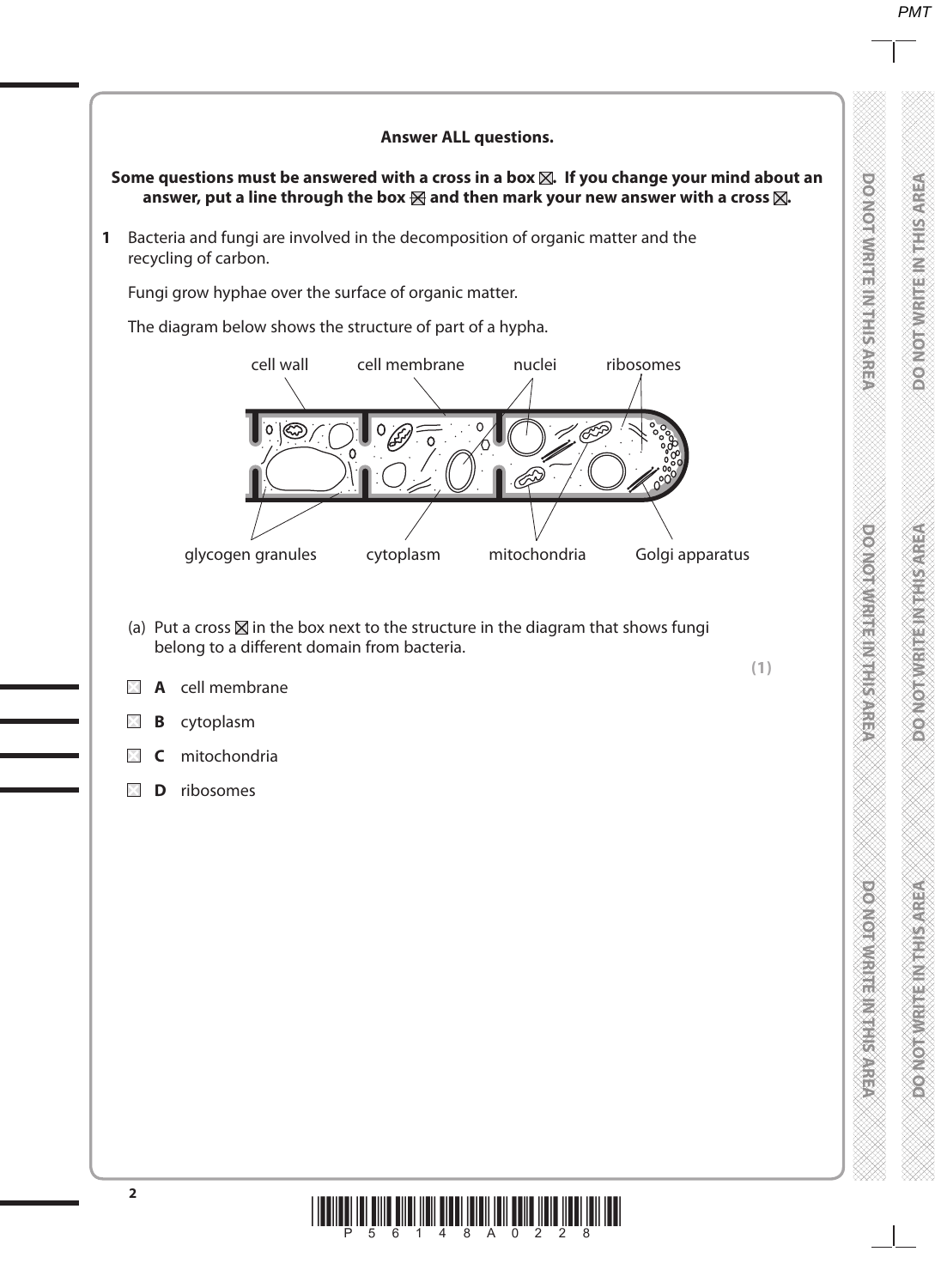PMT

| (b) Put a cross $\boxtimes$ in the box next to the structure in the diagram that shows fungi are<br>not plants.<br>A cell membrane | (1) |  |
|------------------------------------------------------------------------------------------------------------------------------------|-----|--|
| $\blacksquare$ <b>B</b> cell wall                                                                                                  |     |  |
| $\blacksquare$ C glycogen granules<br>D Golgi apparatus                                                                            |     |  |
| (c) Explain the role of the Golgi apparatus in the decomposition of organic matter.                                                | (3) |  |
|                                                                                                                                    |     |  |
|                                                                                                                                    |     |  |
|                                                                                                                                    |     |  |
|                                                                                                                                    |     |  |
|                                                                                                                                    |     |  |
|                                                                                                                                    |     |  |
|                                                                                                                                    |     |  |
|                                                                                                                                    |     |  |
|                                                                                                                                    |     |  |
|                                                                                                                                    |     |  |
|                                                                                                                                    |     |  |
|                                                                                                                                    |     |  |
|                                                                                                                                    |     |  |
|                                                                                                                                    |     |  |
|                                                                                                                                    |     |  |
|                                                                                                                                    | 3   |  |

 $\mathbb{R}^n$ 

DO NOT WRITE INTHIS AREA

poworwarency Market

**DOOMALISTICS MEETING** 

Þ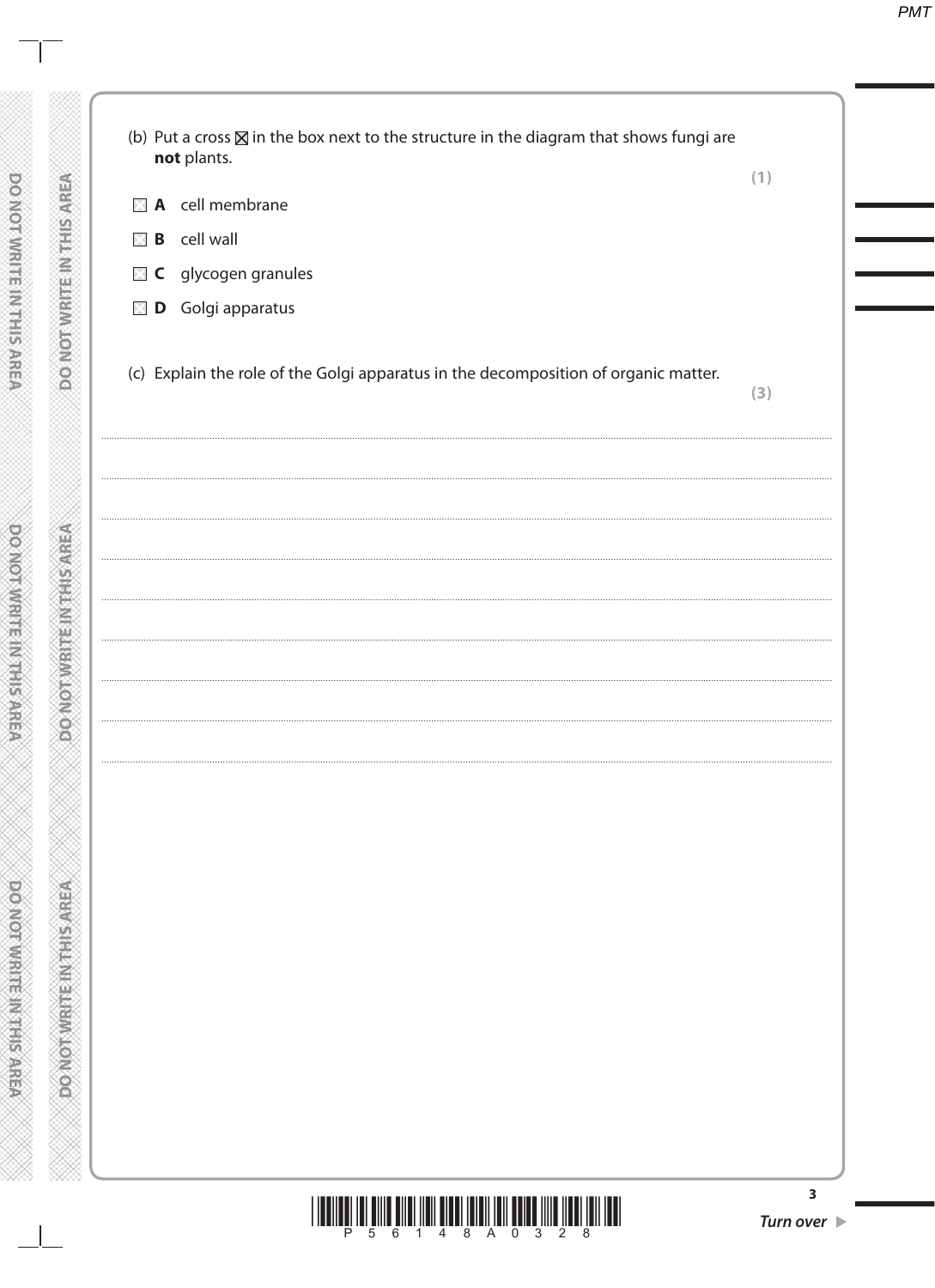XXX

| (d) Explain the role of these mitochondria in the recycling of carbon.<br>(2) | ponomy and the more completed                                                         |
|-------------------------------------------------------------------------------|---------------------------------------------------------------------------------------|
| (Total for Question 1 = 7 marks)                                              | <b>PONDIANI</b>                                                                       |
|                                                                               | c<br><b>8</b><br>$\mathbf{\Omega}$<br>C.<br>El<br>競<br>ÊÈ<br>军队<br>č<br>ri<br>Su<br>ò |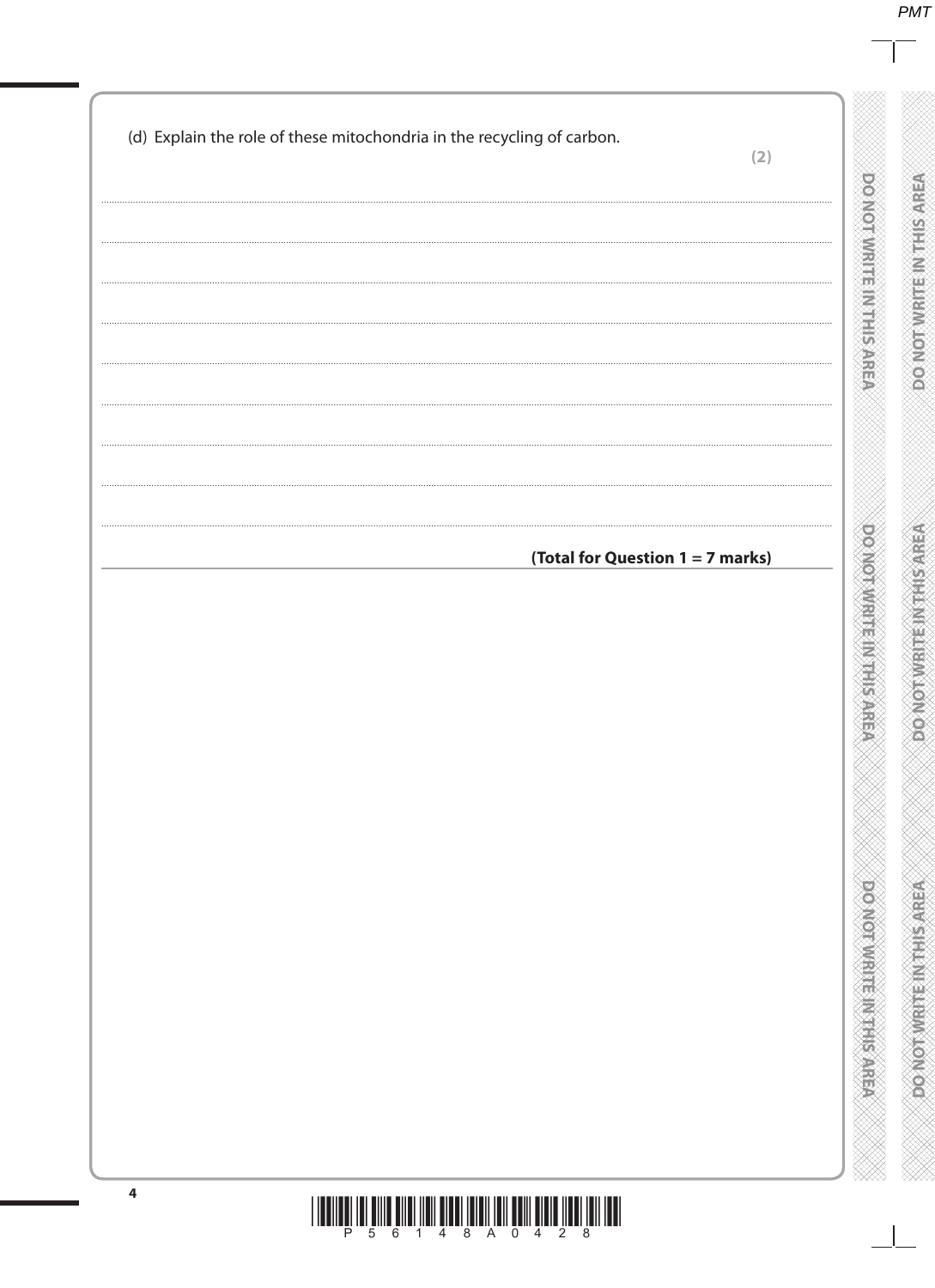| Sepsis is caused when bacteria get into the bloodstream.<br>As a result, an inflammatory response occurs that can destroy body organs and result |     |
|--------------------------------------------------------------------------------------------------------------------------------------------------|-----|
| in death.                                                                                                                                        |     |
| (a) Explain how inflammation is a response of the body to infection.                                                                             | (2) |
|                                                                                                                                                  |     |
|                                                                                                                                                  |     |
|                                                                                                                                                  |     |
|                                                                                                                                                  |     |
|                                                                                                                                                  |     |
|                                                                                                                                                  |     |
|                                                                                                                                                  |     |
| (b) Sepsis is treated with antibiotics. However, scientists are developing alternative<br>treatments.                                            |     |
| (i) Explain the meaning of the term antibiotic.                                                                                                  |     |
|                                                                                                                                                  | (2) |
|                                                                                                                                                  |     |
|                                                                                                                                                  |     |
|                                                                                                                                                  |     |
|                                                                                                                                                  |     |
|                                                                                                                                                  |     |
|                                                                                                                                                  |     |
| (ii) Explain why scientists need to develop alternative treatments for bacterial infections.                                                     | (2) |
|                                                                                                                                                  |     |
|                                                                                                                                                  |     |
|                                                                                                                                                  |     |
|                                                                                                                                                  |     |
|                                                                                                                                                  |     |
|                                                                                                                                                  |     |

 $\mathbf{L}$ 

DO NOTWRITE IN THIS AREA

**DONOLMENT HIS NUMBER** 

**PONTOVICITY MERICAN REAL** 

※

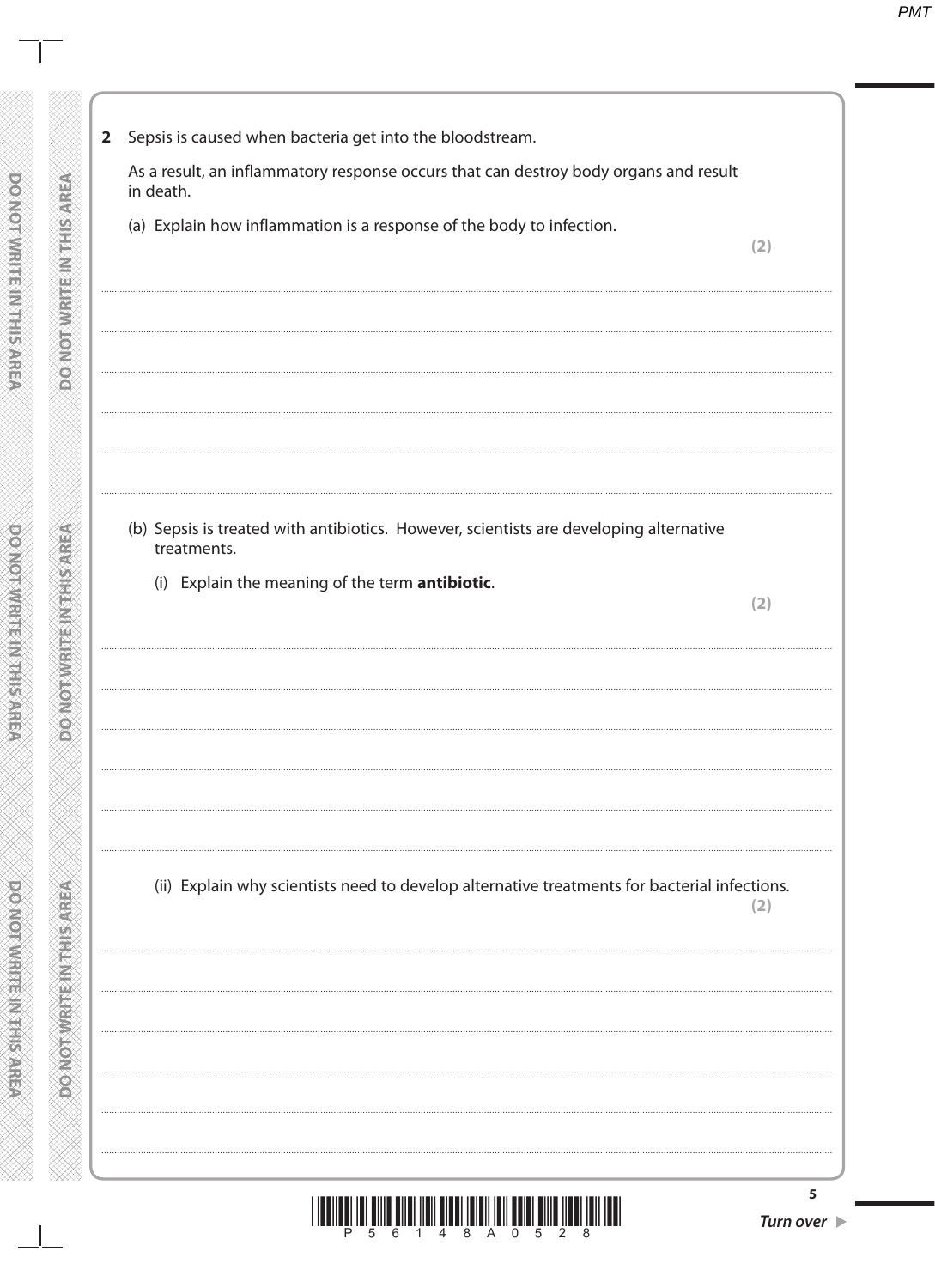**DO NOT WRITE IN THIS AREA**

**DO NOTWRITEINTH SWITCH** 

**DOO NOTAWATE IN HIS AREA** 

**DO NOT WRITE IN THIS AREA**

医无阴

**BEET AND RESIDENT** 

**DO NOT WRITE IN THIS AREA DO NOT WRITE IN THIS AREA DO NOT WRITE IN THIS AREA**

**PONOTHER RESIDENCE** 

(c) One alternative treatment that is being developed uses nanowires.

Nanowires are small lengths of wire with a very narrow diameter.

Blood is passed through a filter of nanowires.

Nanowires bend around the bacteria as they pass through the filter, trapping the bacteria.

 The diagram below shows part of a filter of nanowires and a bacterium trapped by the nanowires.

part of a filter

of nanowires



bacterium trapped by the nanowires

> **DO NOT WRITE IN THIS AREA**

 $\frac{1}{\alpha}$ 

**DOALORMARY STARFSOLIO** 

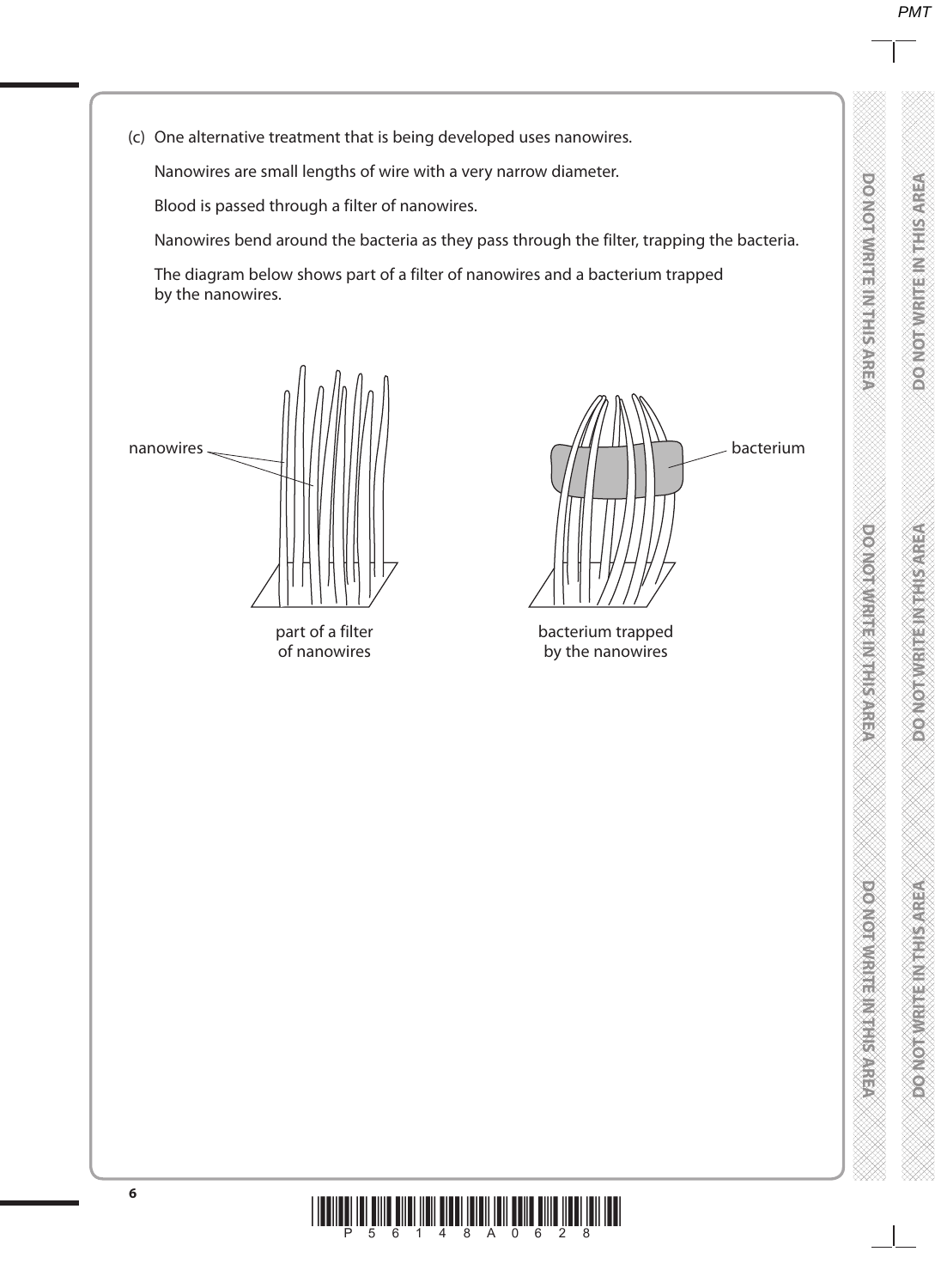

**DOINOT WRITE INTHIS AREA** 

**ONOTWRITEINTHSARE** 

**DOMOTOWRED WEBSTARTED**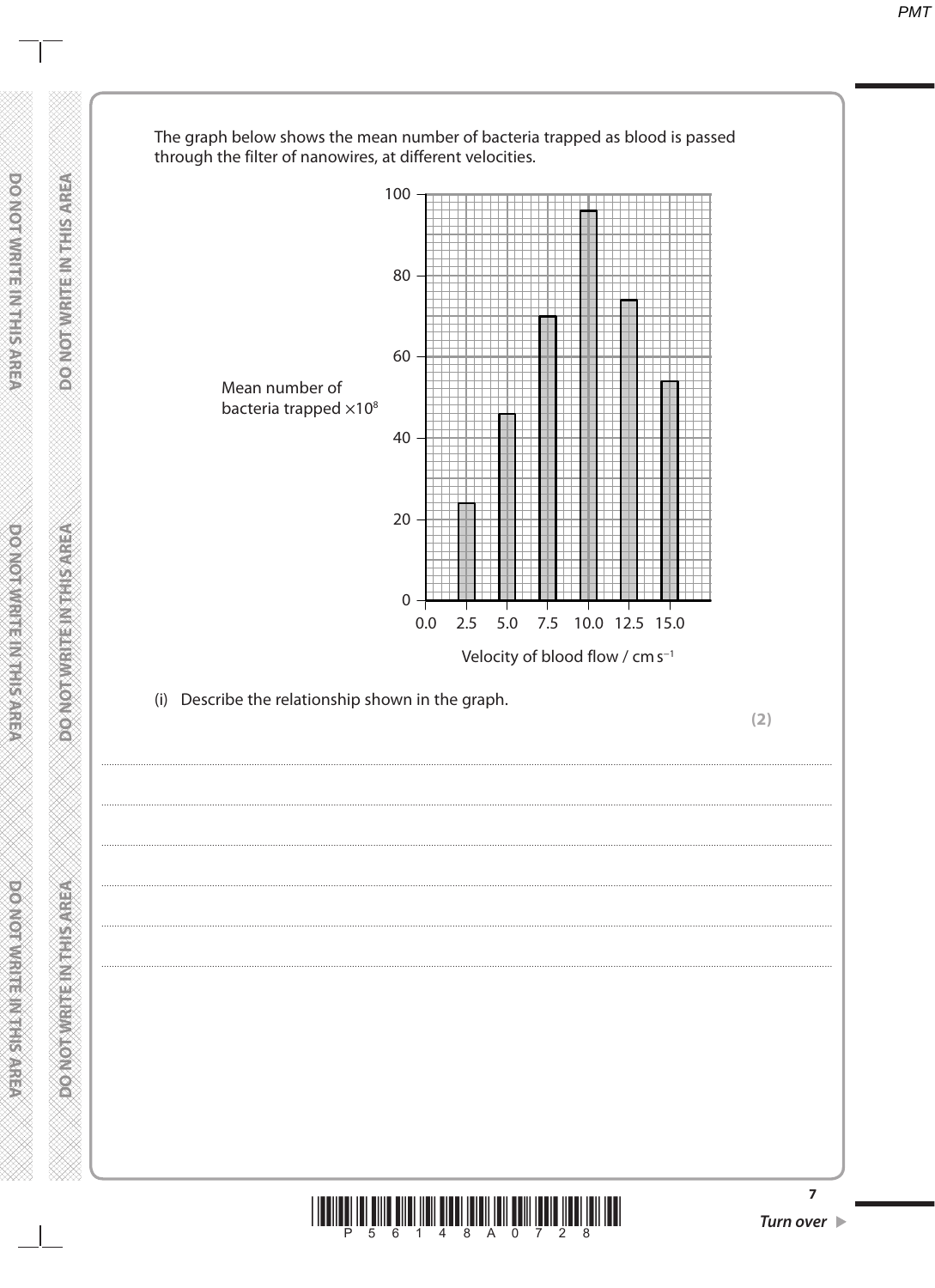(ii) Suggest why the velocity of blood flow through the filter affects the mean number of bacteria trapped.  $(2)$ **DONOTWRITE IN THIS AREA** (Total for Question 2 = 10 marks) **DOMOROM WEBSTERN STREET PONORMETRISTS** 

**PMT** 

**DO NOT WRITE IN THIS AREA** 

**DONOTWEITEINTHISAREA** 

**DO NOTWERPINTHIS AREA** 

#### ║ Ш <u>III ÎME ÊMEÎ ÎME ÎLERÊME ÎLERÊME ÎLERÊM</u> P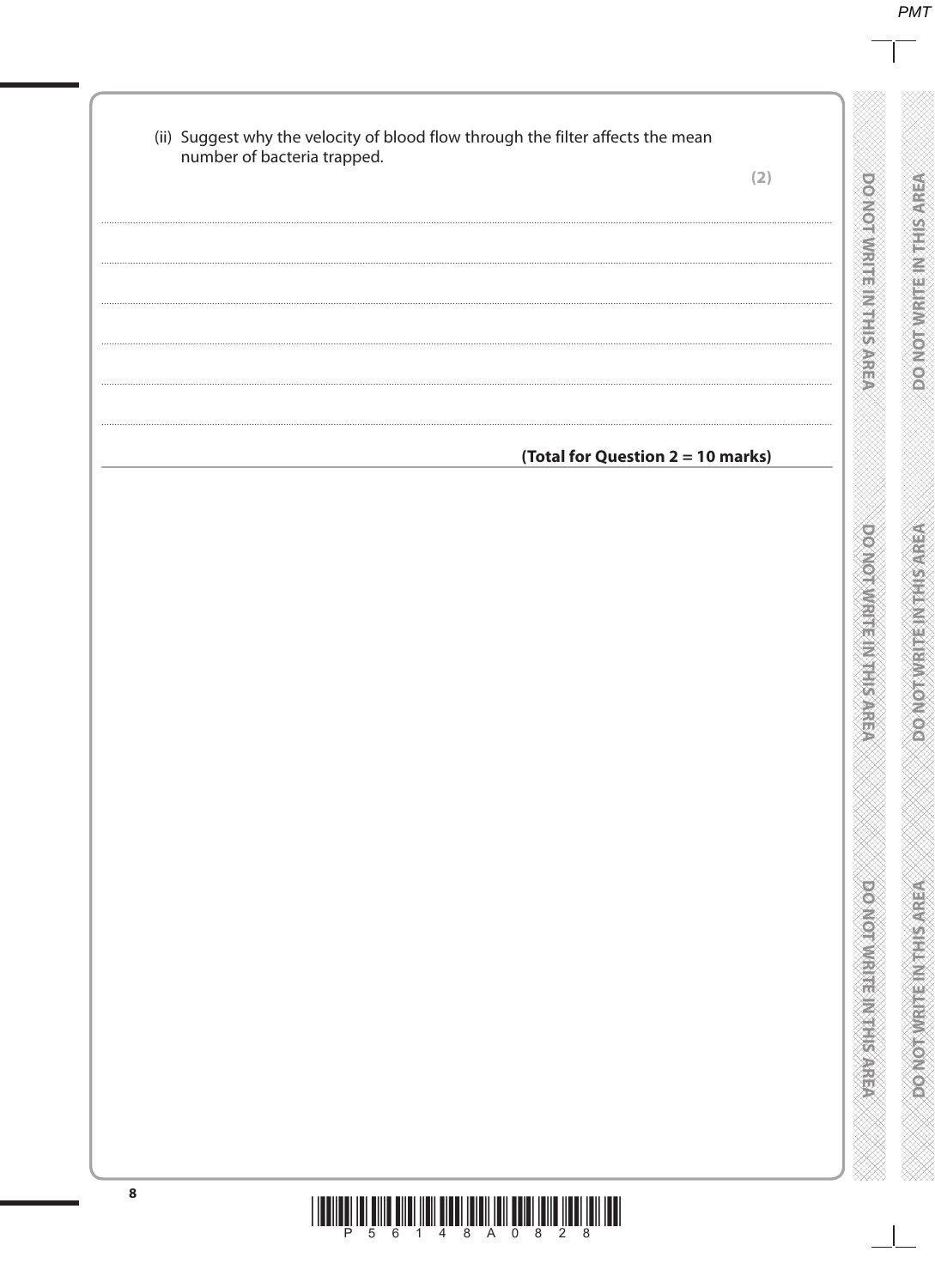- 3 Cultures of bacteria and viruses can both be grown in a laboratory.
	- (a) Describe one way in which bacteria can be grown in a laboratory.

(b) One way to culture viruses in a laboratory is to inject them into chicken embryos in eggs.

The photograph below shows an egg being injected with viruses.



www.alamy.com

Magnification  $\times 2$ 



**DOMOTWRITEINTHISMREA** 

**WE FIRST THE NEW YORKS** 

**CONCORD** 

**POMOTOMREMENTS!** 

**ONOTWRITEINTEINSARE**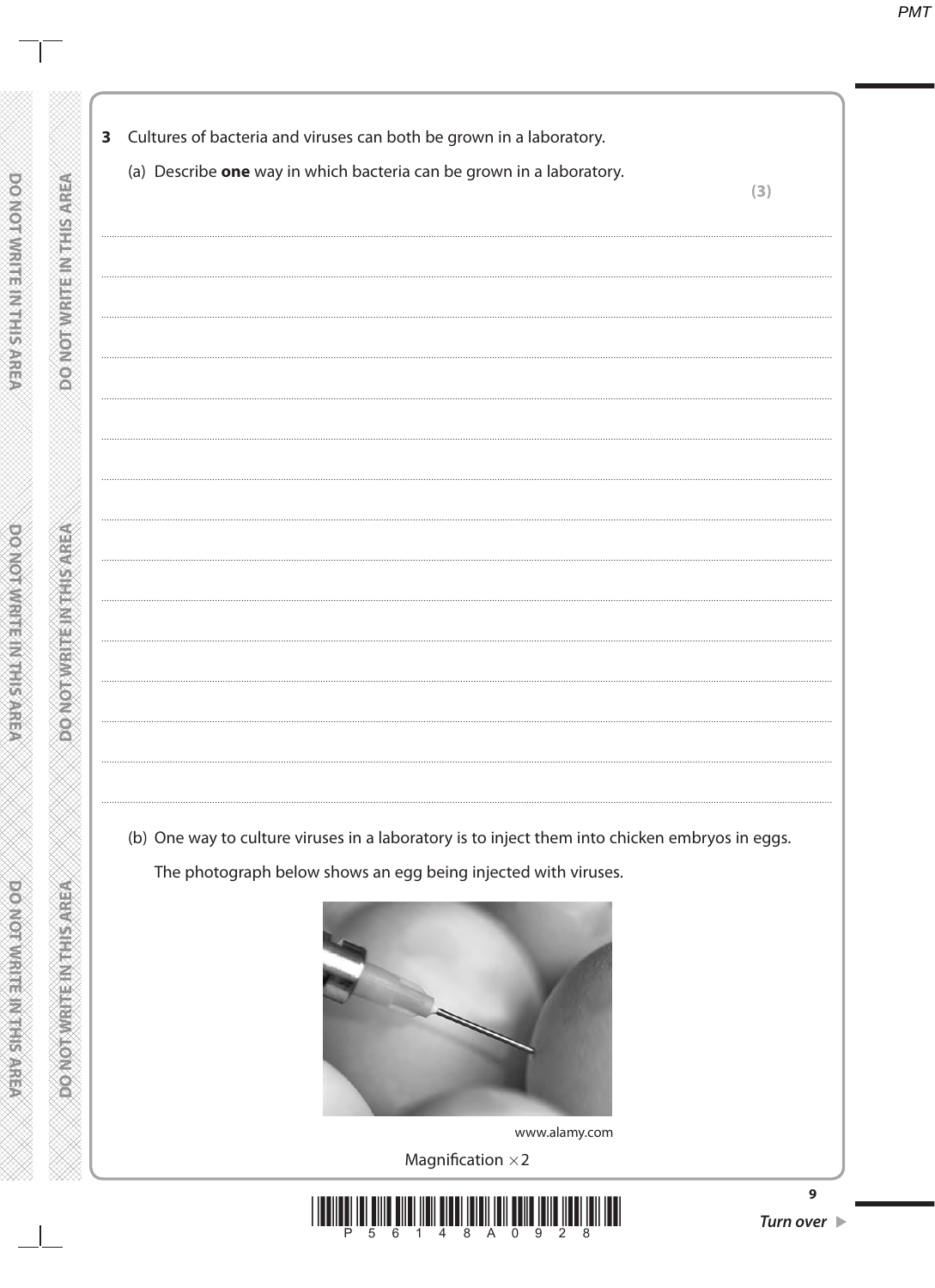PMT

|                                                                                                                                                                                                                                | 霞                    | <b>REPARE IN REPORT OF A CONTROL</b> |
|--------------------------------------------------------------------------------------------------------------------------------------------------------------------------------------------------------------------------------|----------------------|--------------------------------------|
| (iii) Put a cross ⊠ in the box that names the host cell of Human Immunodeficiency Virus (HIV).<br>(1)<br><b>A</b> B memory cell<br><b>B</b> plasma cell<br>T helper cell<br>$\times$<br>C<br>T killer cell<br>D<br>$\boxtimes$ | $\bullet$<br>i.<br>L | ő                                    |
| (ii) Explain why viruses have to be cultured in living cells.<br>(2)                                                                                                                                                           | <b>HIS AREA</b>      | <b>DONORWERNER STREET</b>            |
| (i) Name two structures found in all viruses.<br>(2)                                                                                                                                                                           | <b>DONOINNER</b>     |                                      |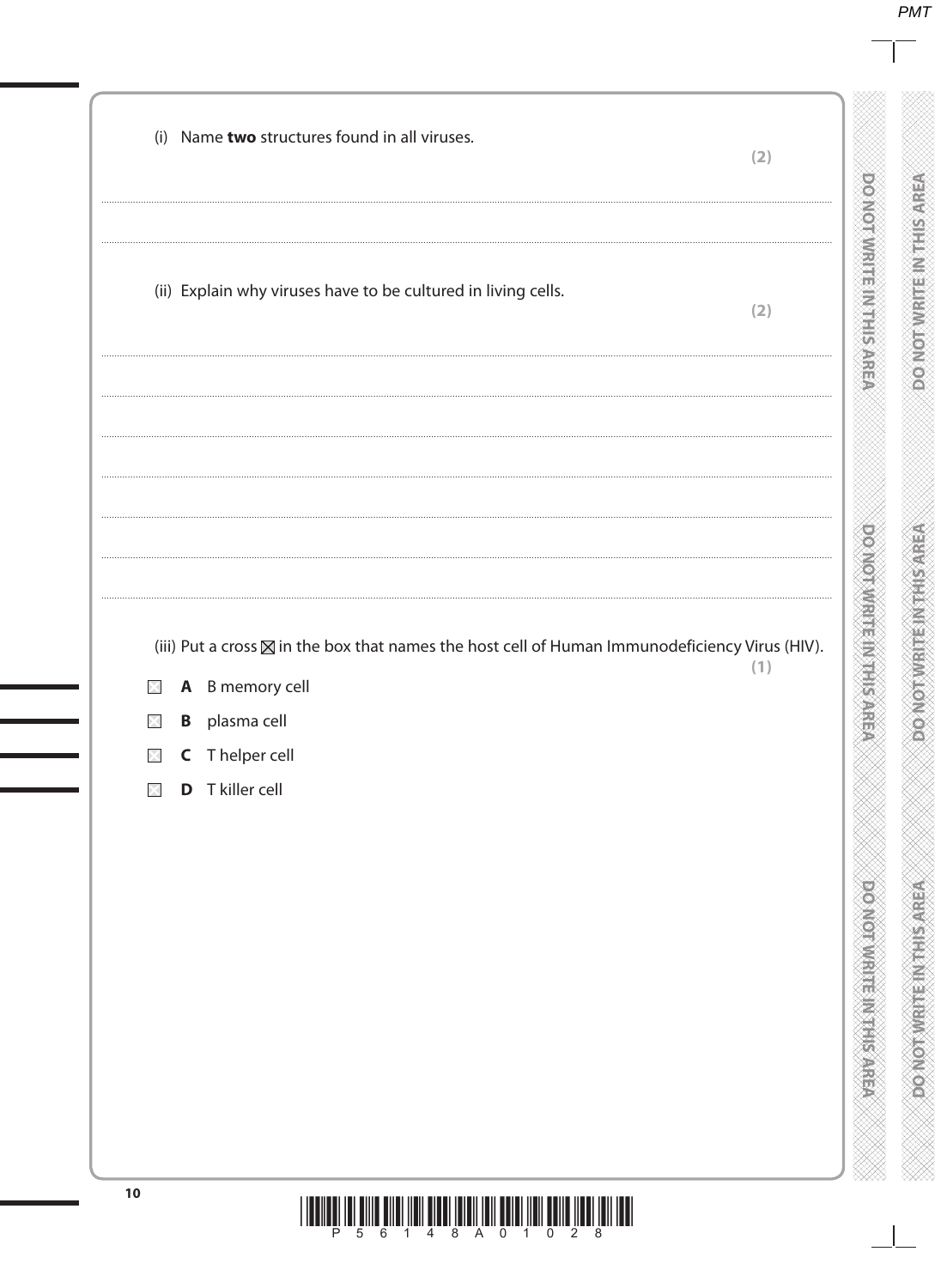|                                  | (iv) Suggest why different types of virus have to be injected into different parts of |     |
|----------------------------------|---------------------------------------------------------------------------------------|-----|
| <b>DOMOT WRITEINTHIS AREA</b>    | the chicken embryo.                                                                   | (2) |
|                                  |                                                                                       |     |
|                                  |                                                                                       |     |
|                                  |                                                                                       |     |
|                                  |                                                                                       |     |
|                                  |                                                                                       |     |
|                                  |                                                                                       |     |
|                                  |                                                                                       |     |
|                                  |                                                                                       |     |
|                                  | (Total for Question 3 = 10 marks)                                                     |     |
|                                  |                                                                                       |     |
|                                  |                                                                                       |     |
|                                  |                                                                                       |     |
|                                  |                                                                                       |     |
| <b>ABRACER MARINES MARION</b>    |                                                                                       |     |
|                                  |                                                                                       |     |
|                                  |                                                                                       |     |
|                                  |                                                                                       |     |
|                                  |                                                                                       |     |
|                                  |                                                                                       |     |
|                                  |                                                                                       |     |
|                                  |                                                                                       |     |
|                                  |                                                                                       |     |
|                                  |                                                                                       |     |
|                                  |                                                                                       |     |
| <b>DO NOT WRITE IN THIS AREA</b> |                                                                                       |     |
|                                  |                                                                                       |     |
|                                  |                                                                                       |     |
|                                  |                                                                                       |     |
|                                  |                                                                                       | 11  |

DOMOTWRITE IN THIS AREA

DOOKORMEENVIEHS AREA

**DO NOTIVIRUE IN THIS AREA** 

Turn over  $\blacktriangleright$ 

PMT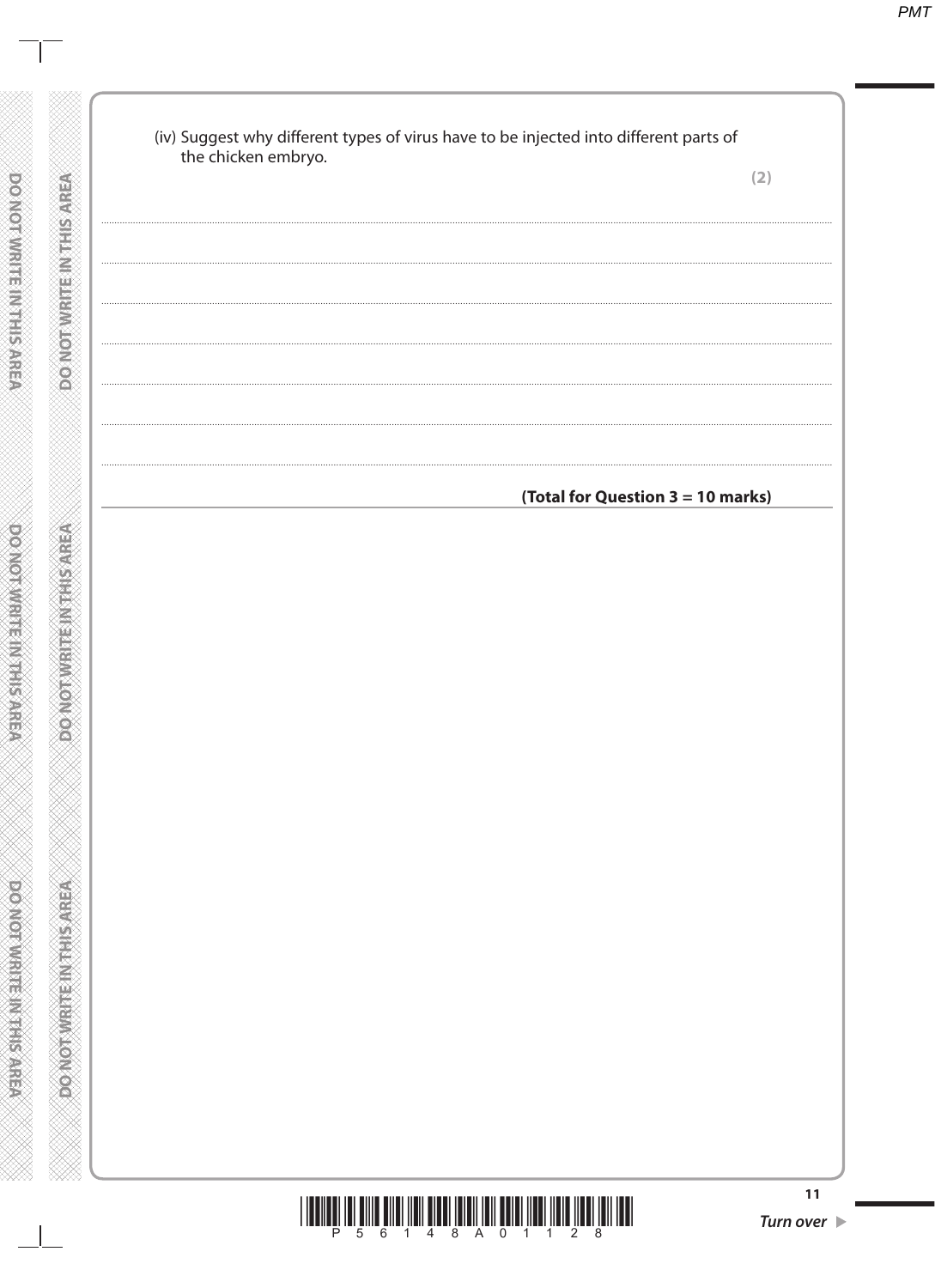**DO NOT WRITE IN THIS AREA**

**DO NOT WRITE IN THIS AREA** 

DO NOTWRITE IN THIS AREA

**DO NOT WRITE IN THIS AREA**

**DOMOTIVISTISTISTISTIST** 

**DO NOT WRITE IN THIS AREA DO NOT WRITE IN THIS AREA DO NOT WRITE IN THIS AREA**

**DONOTWERE NITHS AREA** 

**DO NOT WRITE IN THIS AREA**

**DO NOT WRITE INTHIS AREA** 

**DOMOTOWRITE IN THIS AREA** 

**BLANK PAGE**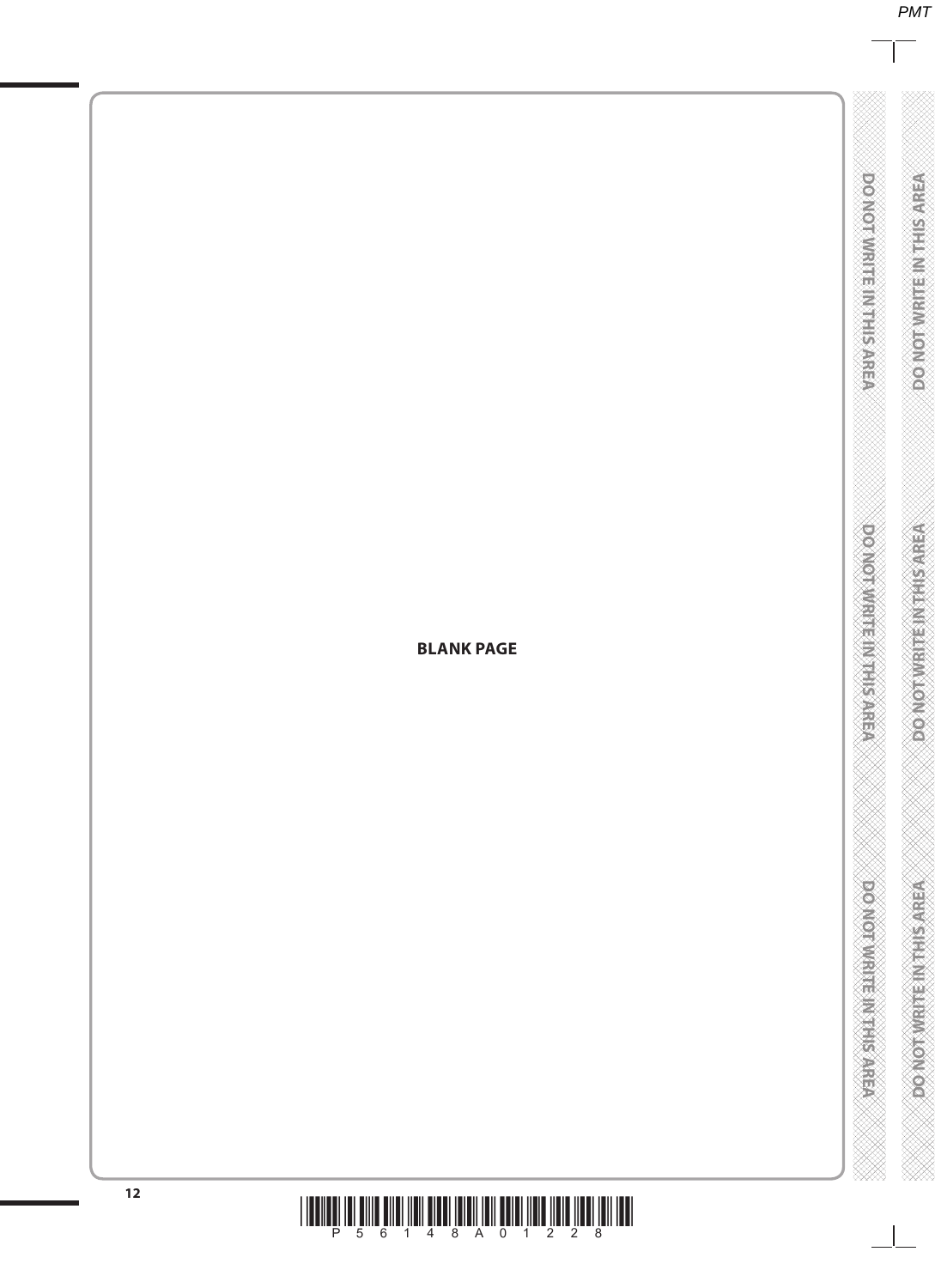The photograph below shows a whale shark.  $\overline{\mathbf{4}}$ 



Whale sharks are an endangered species.

The number of individuals of this species and their distribution are not known.

(a) Give two reasons why this species is difficult to study.

 $(2)$ 



**DOMOTWRITEINTHISMREA** 

**ONOINRIFINENSARE** 

**ALL SOCIETY** 

Ż

ř Œ

ö

 $\frac{6}{10}$ 

Ø € Ż n<br>E 

Õ

**DOMOTOWRED WEBSTARTED**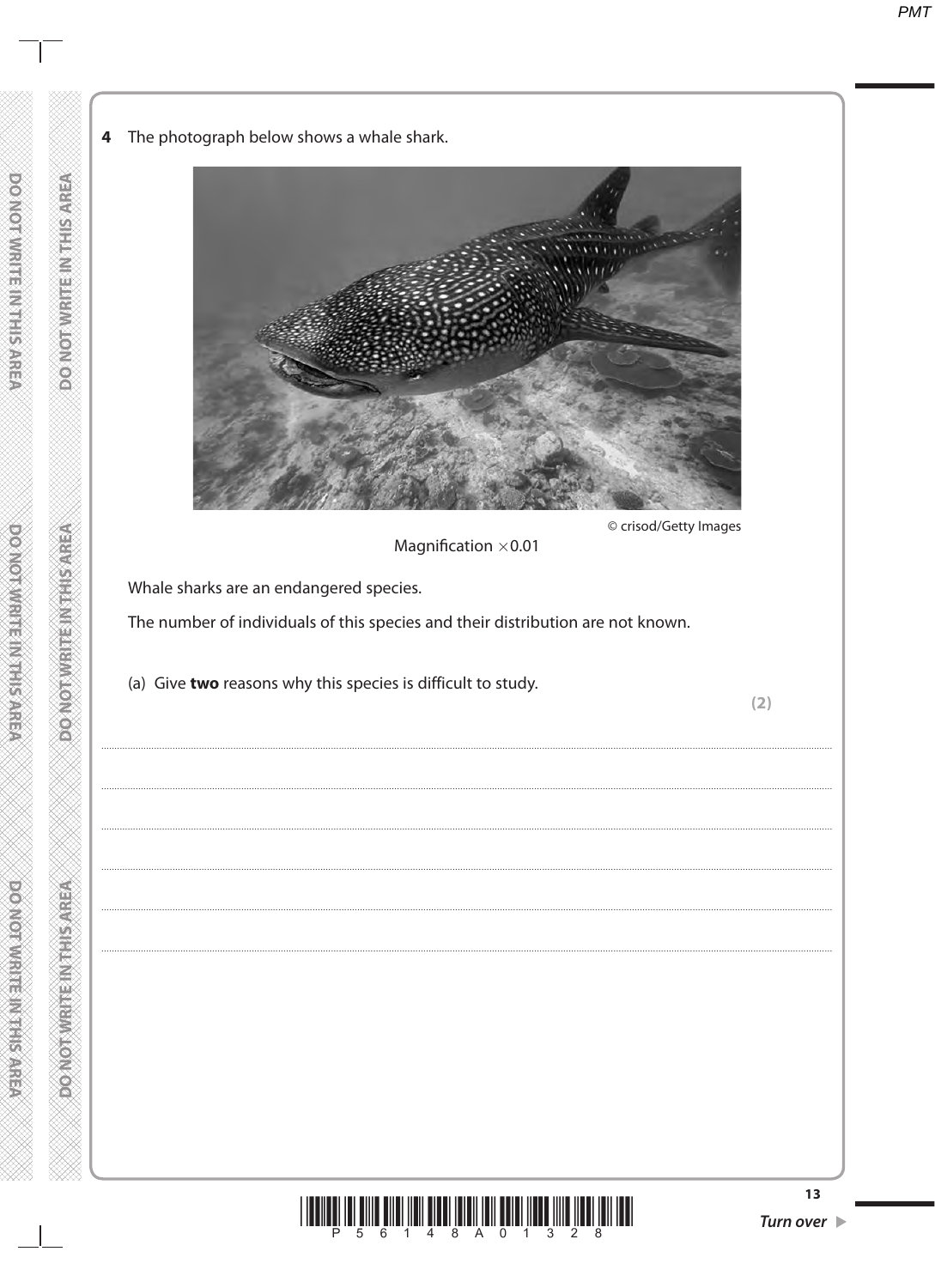**DO NOT WRITE IN THIS AREA**

**DONOIANT SERVICE STREET** 

**PONTO RUSSIAN STATE** 

**DO NOT WRITE IN THIS AREA**

ri<br>J



(b) Environmental DNA (eDNA) is present in seawater at very low concentrations.

This DNA is used to study whale sharks.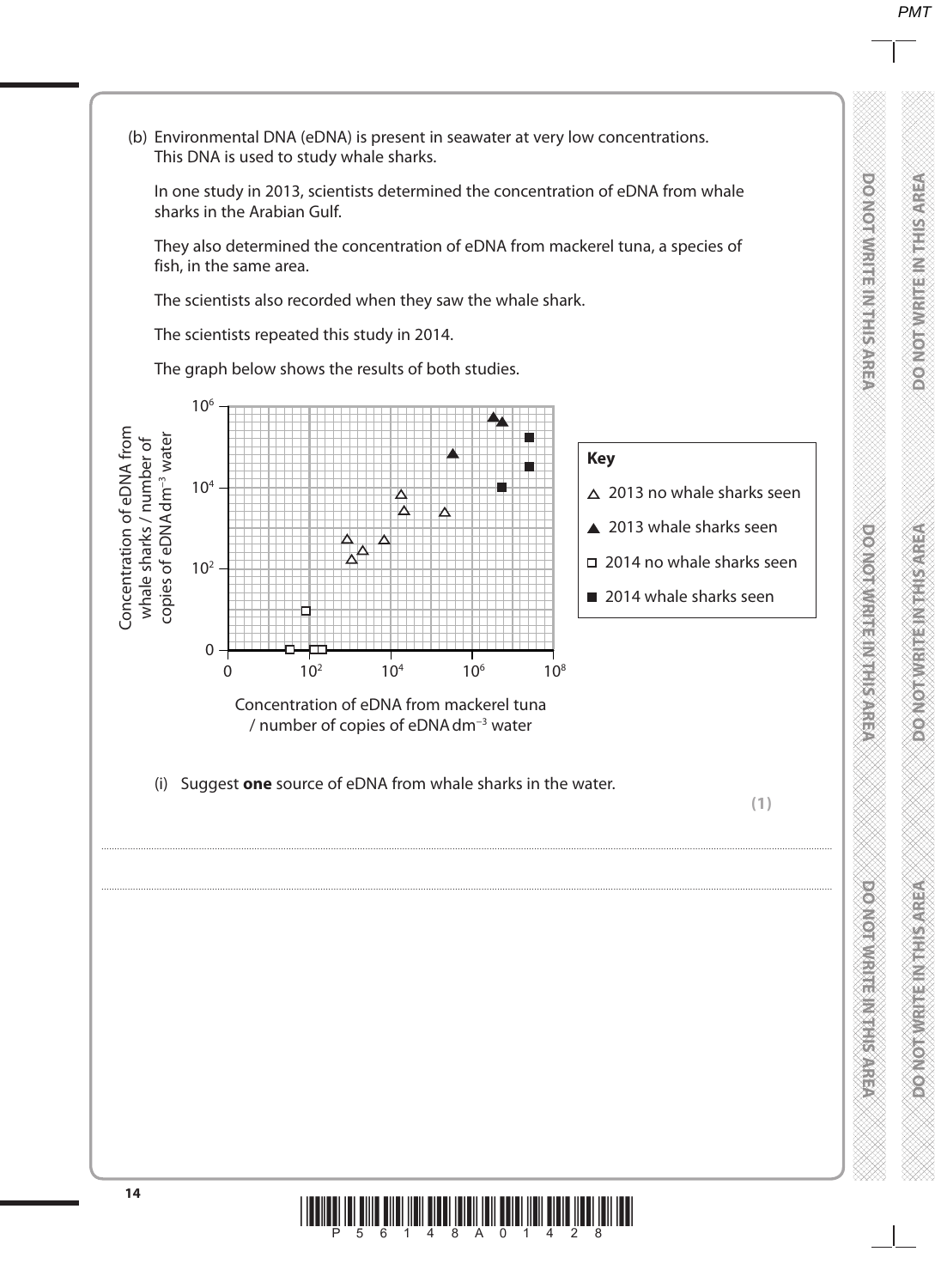| (ii) Using the information in the graph, describe conclusions that can be drawn from this study. | (3) |
|--------------------------------------------------------------------------------------------------|-----|
|                                                                                                  |     |
|                                                                                                  |     |
|                                                                                                  |     |
|                                                                                                  |     |
|                                                                                                  |     |
|                                                                                                  |     |
|                                                                                                  |     |
|                                                                                                  |     |
| *(iii) Describe how the data shown in the graph could have been collected and analysed.          |     |
|                                                                                                  | (6) |
|                                                                                                  |     |
|                                                                                                  |     |
|                                                                                                  |     |
|                                                                                                  |     |
|                                                                                                  |     |
|                                                                                                  |     |
|                                                                                                  |     |
|                                                                                                  |     |
|                                                                                                  |     |
|                                                                                                  |     |
|                                                                                                  |     |
|                                                                                                  |     |
|                                                                                                  |     |
|                                                                                                  |     |
|                                                                                                  |     |

 $\mathbf{L}$ 

DO NOT WRITE IN THIS AREA

**DOCKONNERINTHISPAREA** 

**DOOWNAME IN THIS AREA**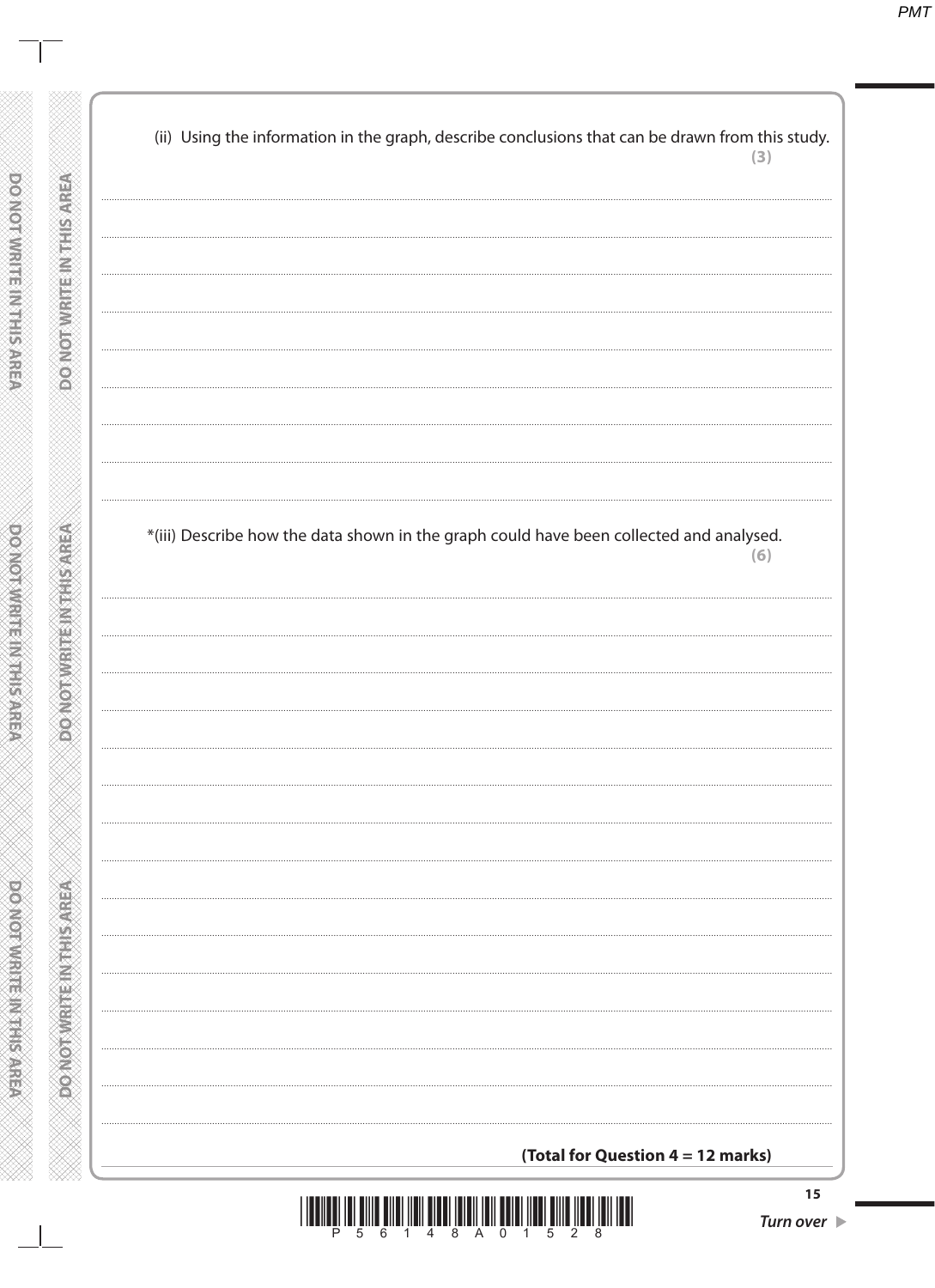**5** (a) The diagram below shows the energy in four trophic levels in a food chain.



(i) Put a cross  $\boxtimes$  in the box next to the row in the table that shows the GPP, NPP and R of trophic level 1.

|              |   | <b>GPP</b> | <b>NPP</b> | R     |
|--------------|---|------------|------------|-------|
| ×            | A | 8863       | 11947      | 20810 |
| X            | B | 8863       | 20810      | 11947 |
| $\mathbb{R}$ | C | 20810      | 8863       | 11947 |
| ÞК           | D | 20810      | 11947      | 8863  |

- (ii) Put a cross  $\boxtimes$  in the box next to the units for GPP.
- **A** kJm−1 yr−1
- **B** kJm−1 yr−2
- **C** kJm−2 yr−1
- **D** kJm−2 yr−2

**(1)**

**(1)**

**DO NOT WRITE IN THIS AREA CONGRESS ENTERTAINMENTS**  **DOMOTHER PRESENTED** 

**DO NOT WRITE IN THIS AREA**

**DO NOT WRITE IN THIS AREA** 

**DO NOTWRITE IN THIS AREA** 

**DO NOT WRITE IN THIS AREA**

**DONOTOWARD IN STREET** 

**<sup>16</sup>** \*P56148A01628\*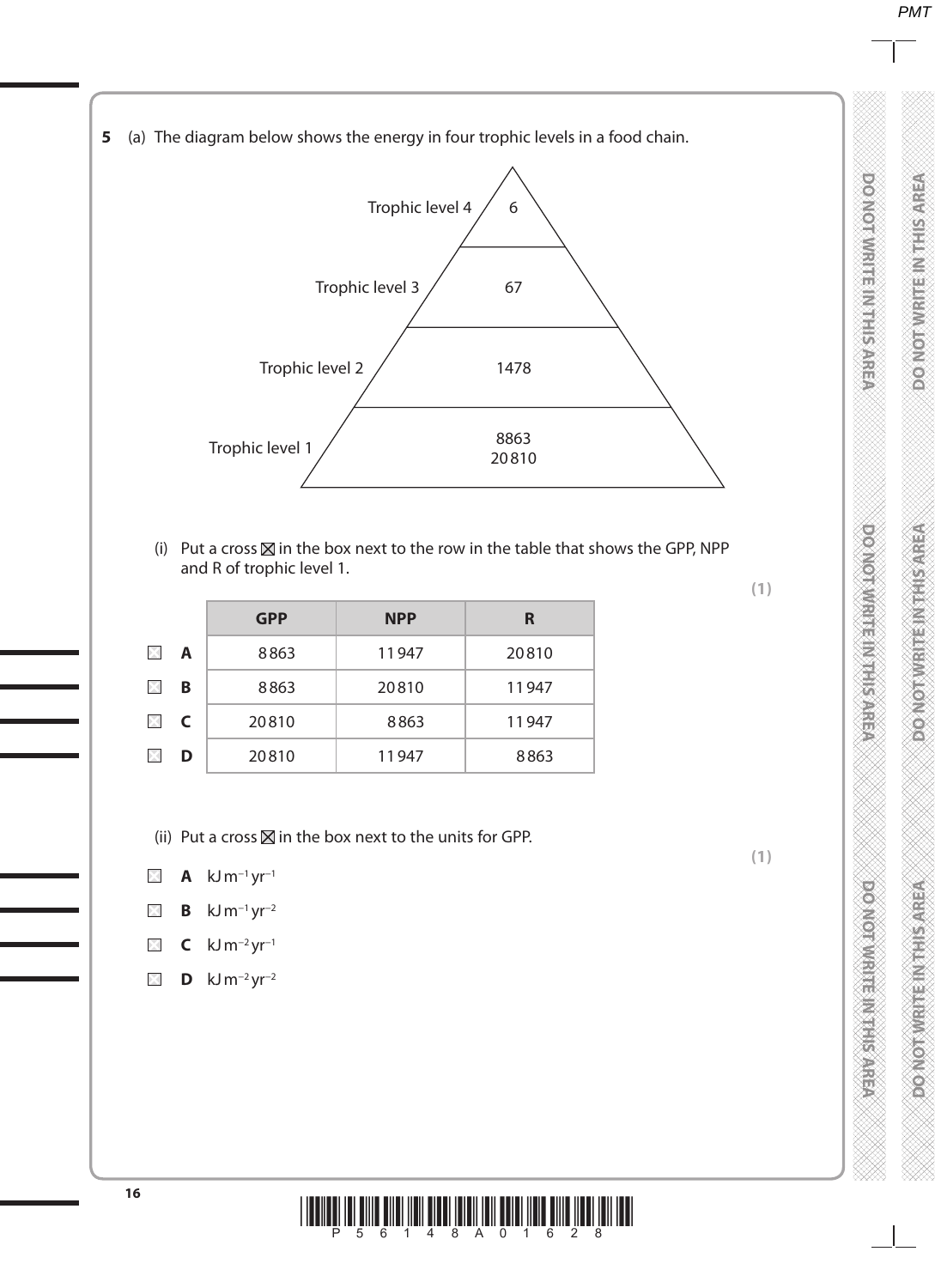| (v) Suggest why there are only four trophic levels in this food chain.<br>(2)                                                                                  |  |
|----------------------------------------------------------------------------------------------------------------------------------------------------------------|--|
| there are fewer organisms in each trophic level<br>$\times$<br>D                                                                                               |  |
| the organisms are larger at each trophic level<br>$\mathsf{C}$<br>$\times$                                                                                     |  |
| energy is lost to the environment<br>B<br>$\times$                                                                                                             |  |
| A energy is made by respiration<br>$\times$                                                                                                                    |  |
| (iv) Put a cross $\boxtimes$ in the box to complete the following statement.<br>(1)<br>The energy content decreases from one trophic level to the next because |  |
| 11.17<br>$\times$<br>D                                                                                                                                         |  |
| $C$ 8.96<br>$\boxtimes$                                                                                                                                        |  |
| B<br>8.95<br>$\boxtimes$                                                                                                                                       |  |
| (1)<br>A 4.02<br>$\boxtimes$                                                                                                                                   |  |
| (iii) Put a cross $\boxtimes$ in the box next to the percentage efficiency of energy transfer<br>between trophic levels 3 and 4.                               |  |

**DO NOT WRITE IN THIS AREA** 

a Ta

**RENEW WEIGHT ON CONGRES** 

concrete in the presence.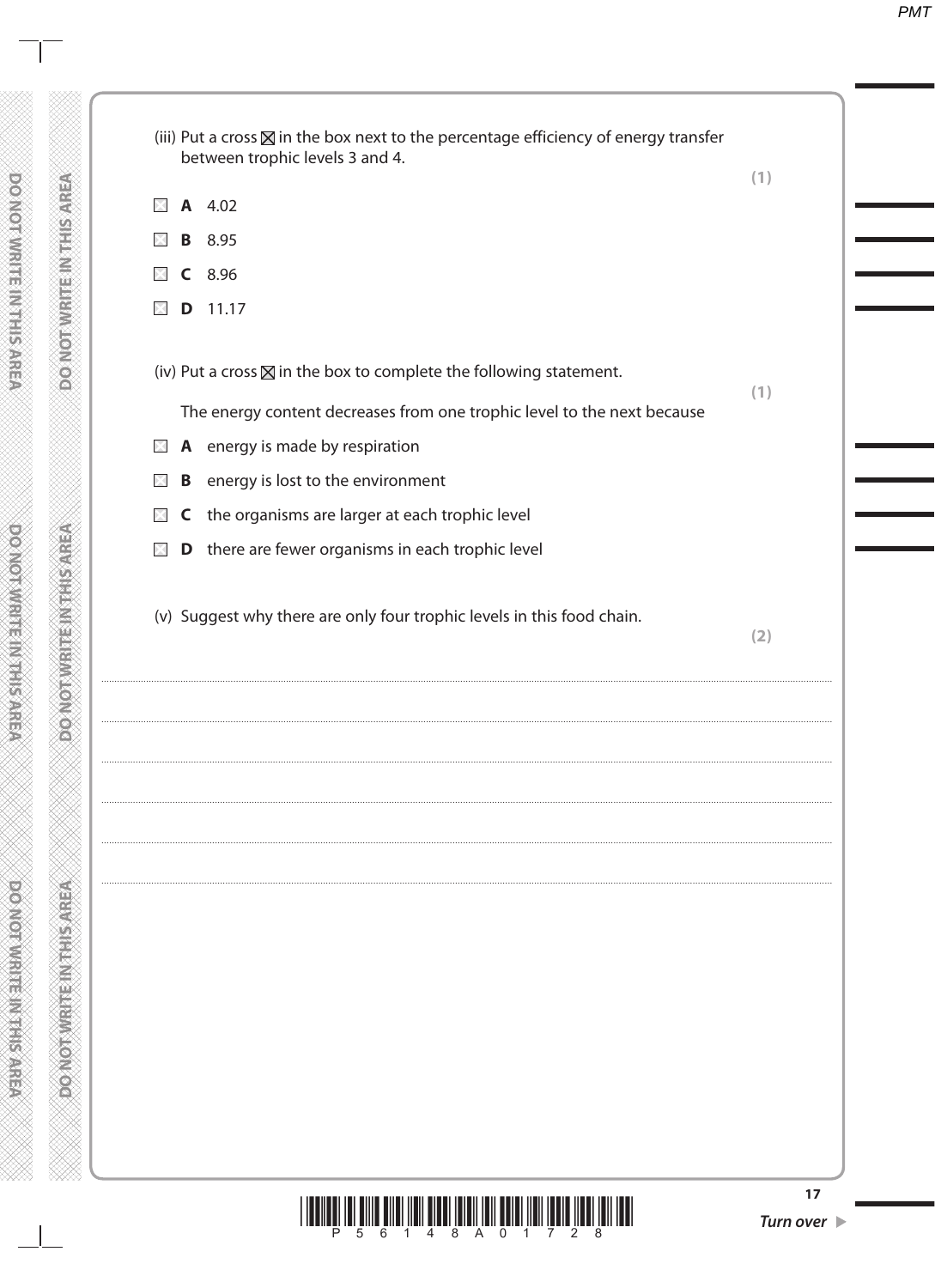| (i) Give two similarities and two differences between the structure of starch and<br>the structure of a cellulose molecule. | CO.<br>(4)         |  |
|-----------------------------------------------------------------------------------------------------------------------------|--------------------|--|
|                                                                                                                             | NORWRITEIN BELGARE |  |
| (ii) Explain why seeds contain starch and cell walls contain cellulose.                                                     |                    |  |
|                                                                                                                             |                    |  |



 $18$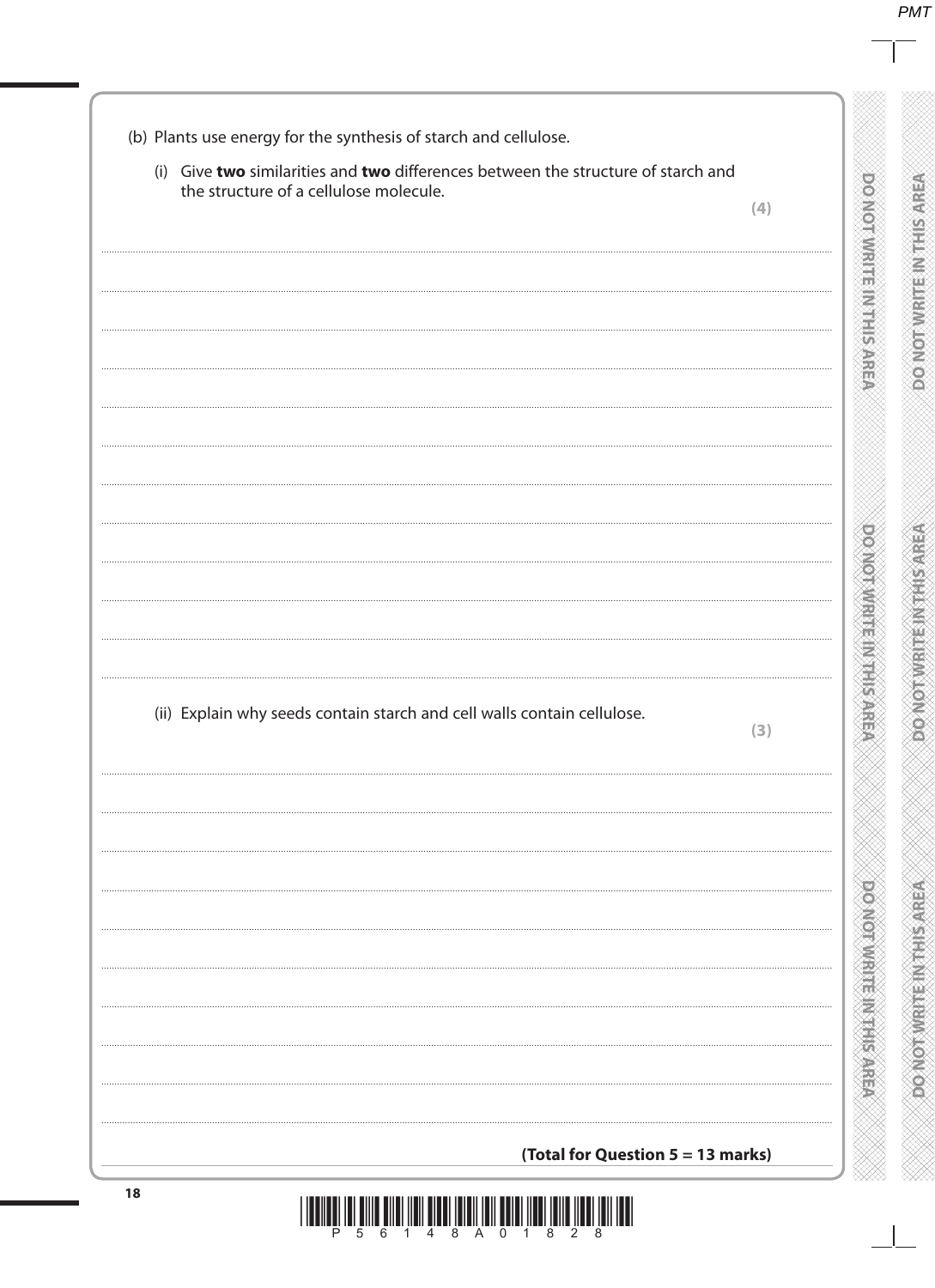| ì                 |
|-------------------|
|                   |
|                   |
| í                 |
| 5                 |
|                   |
|                   |
| i                 |
| ١                 |
|                   |
|                   |
|                   |
| ÷<br>١            |
| ž                 |
|                   |
| <b>CONS</b><br>ì  |
| 5                 |
|                   |
|                   |
| ž.<br>Ì           |
| j                 |
| ينتبه<br>۱        |
| Š<br>Š            |
| ì                 |
|                   |
| )<br>÷<br>ι       |
| ł                 |
|                   |
| Ŕ                 |
| ě<br>ĭ<br>i       |
| ì<br>5<br>Ċ,      |
|                   |
| ì                 |
|                   |
|                   |
|                   |
| ž                 |
|                   |
|                   |
|                   |
|                   |
| Š                 |
| òá                |
| ì<br>í            |
| ý<br>j            |
| Š                 |
| Ž                 |
| 2<br>S            |
|                   |
| $\mathbf{r}$<br>ì |
| ì                 |
| ⋚<br>÷<br>é<br>5  |
| ź<br>۰            |
| 존                 |
| Ņ<br>è<br>i       |
| ì                 |
| Ú٨<br>i,          |
| ì                 |
| ۹                 |
| ž                 |
| p<br>i,           |
| ï                 |
| i                 |
| Š                 |
| ì,                |
| a<br>M<br>í       |
| N,<br>ĭ           |
| Ď<br>í            |
|                   |
|                   |
|                   |
|                   |
|                   |
| 2                 |
|                   |
|                   |

**DO NOTWATER NORON CON** 

**DOMOTHUR HISTORICAL DO NOT WRITE IN THIS AREA**

**DOMOTIVERITE INTERNEED** 

DO NOT WRITE IN THIS AREA **DO NOT WRITE IN THIS AREA**

**DONOTWRITEINTHS AREA DO NOT WRITE IN THIS AREA DO NOT WRITE IN THIS AREA DO NOT WRITE IN THIS AREA**

### **BLANK PAGE**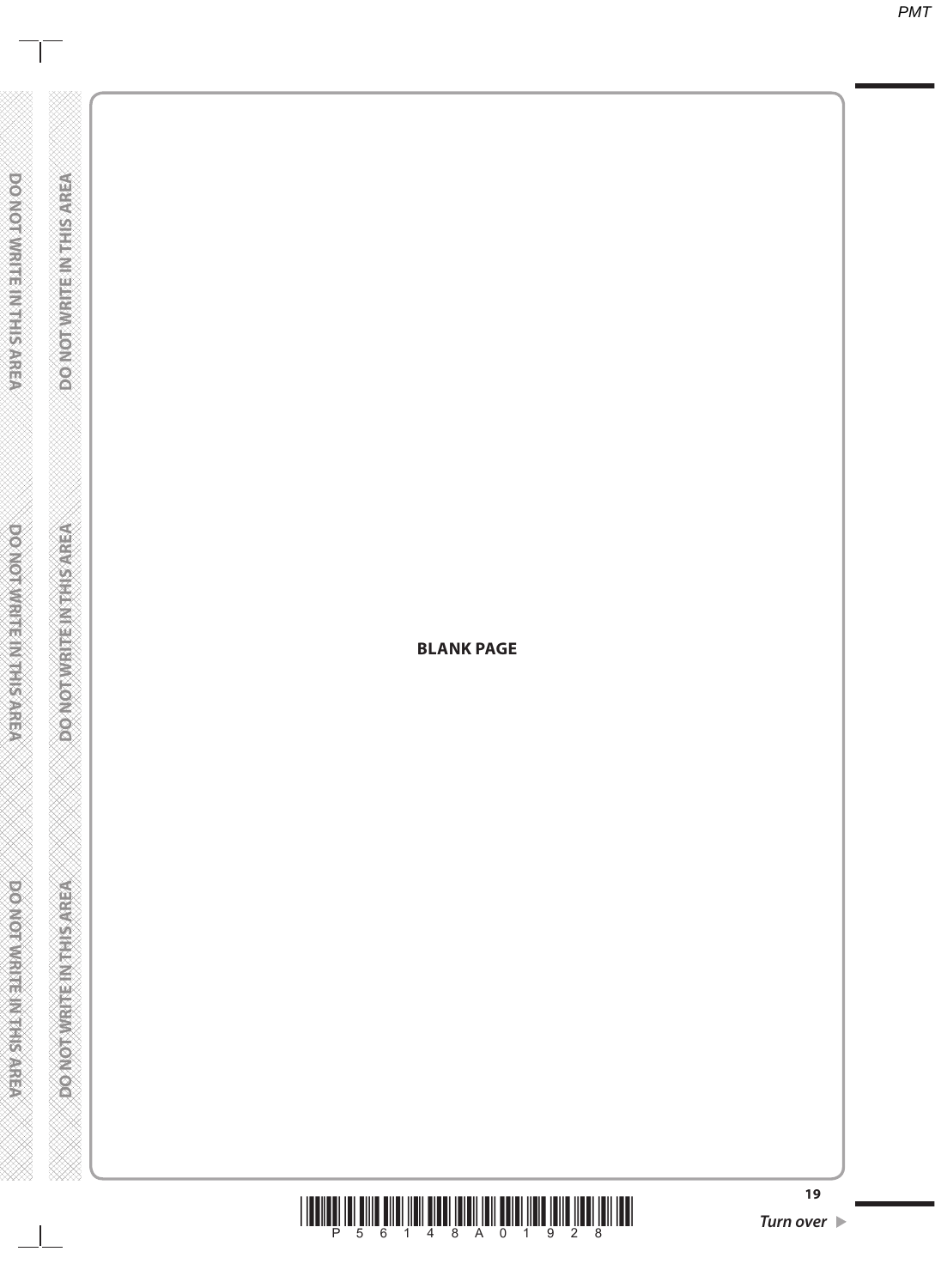*PMT*

**DO NOT WRITE IN THIS AREA** 

**DO NOIMARTE IN HIS AREA** 

**DO NOT WRITE IN THIS AREA**

**CONGRESS ENTERTAINMENTS** 

**DO NOT WRITE IN THIS AREA**

**ENVERTIMENT ENVIRONMENT** 

**PONOINHER METERS** 

**6** The membranes of red blood cells contain a number of different antigens. One of these antigens is the rhesus antigen.

People whose red blood cells have the rhesus antigen are rhesus positive (Rh positive). People whose red blood cells do not have the rhesus antigen are rhesus negative (Rh negative).

The diagram below shows a red blood cell from a Rh positive person and one from a Rh negative person.





red blood cell from a Rh positive person

red blood cell from a Rh negative person

Rhesus disease is a condition where antibodies in the blood of a pregnant woman destroy the red blood cells of her developing baby.

The diagram below shows the sequence of events that lead to rhesus disease.



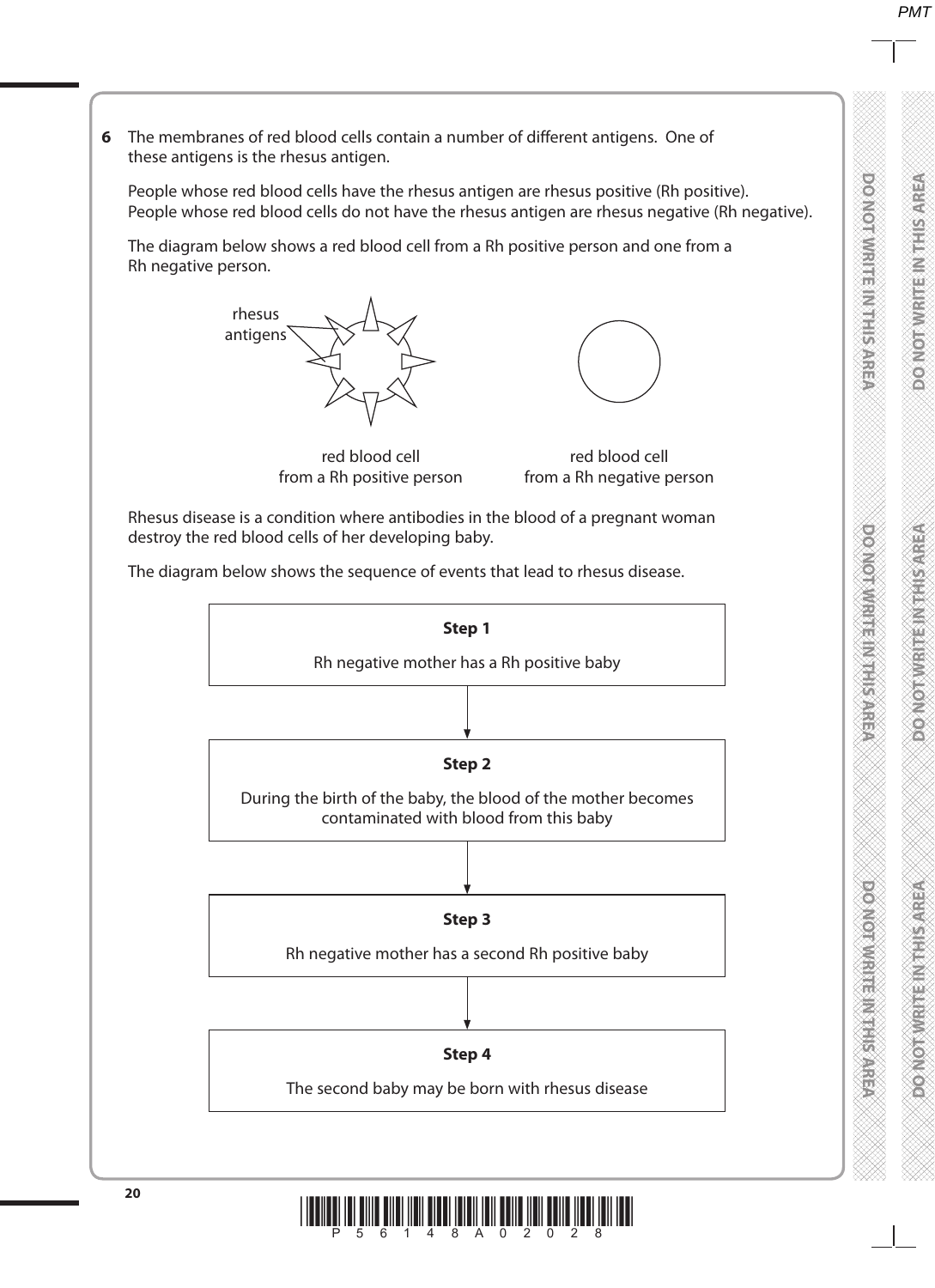

-5

**DO NOT WRITE IN THIS AREA** 

**CANCER WEEK NOTED** 

**DOMOTOWRED WEBSTARTED**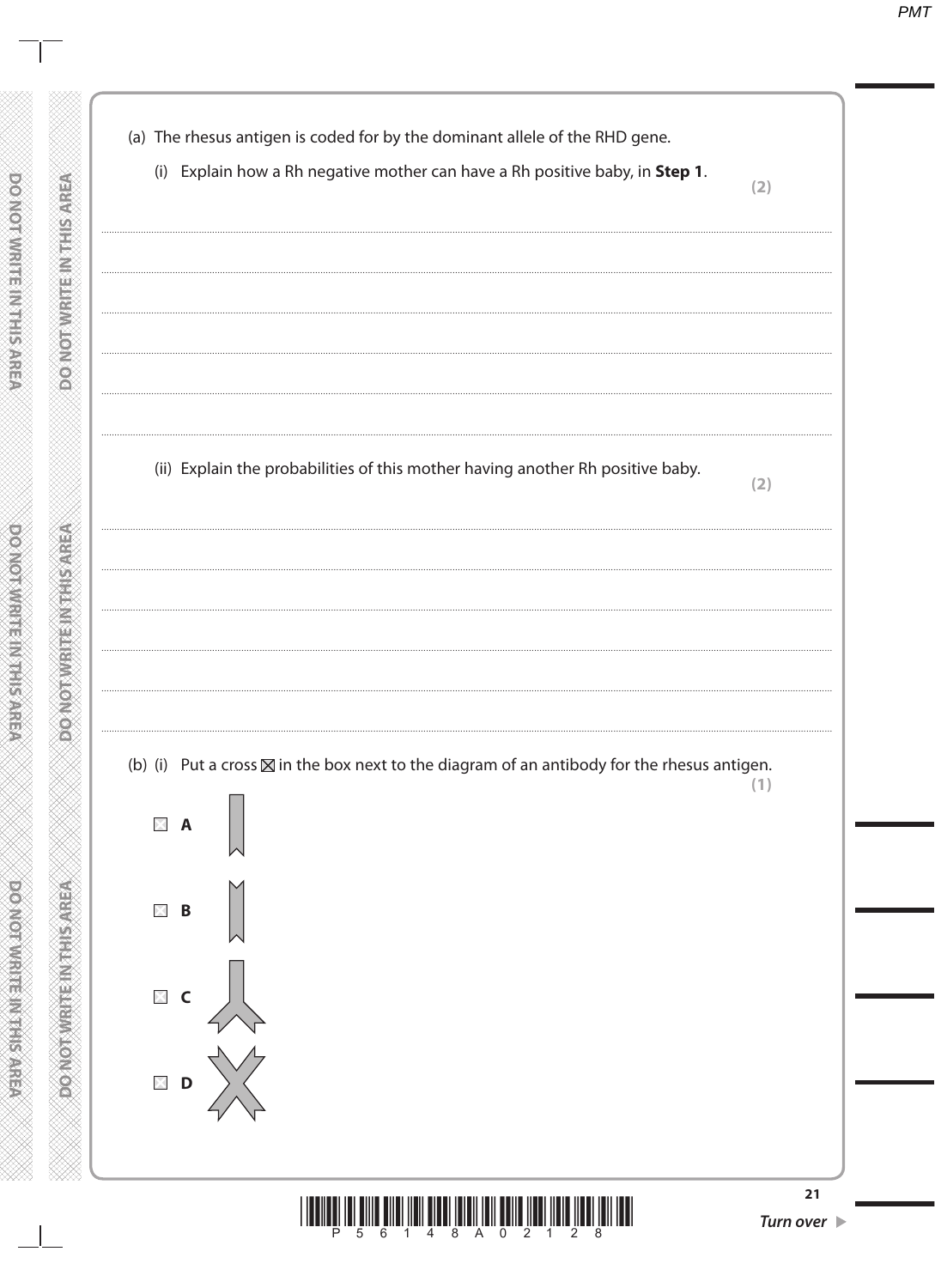| *(ii) Explain why the mother will produce antibodies to the rhesus antigen, in Step 2.                                           | (6) | provident when the them is district<br>$\frac{1}{2}$<br>ŴÎ<br>is and the control of the control of the control of the control of the control of the control of the control of the control of the control of the control of the control of the control of the control of the control of the c<br>$\frac{1}{2}$<br>$\mathbf{\Omega}$ |
|----------------------------------------------------------------------------------------------------------------------------------|-----|------------------------------------------------------------------------------------------------------------------------------------------------------------------------------------------------------------------------------------------------------------------------------------------------------------------------------------|
|                                                                                                                                  |     | <b>DOXISING</b>                                                                                                                                                                                                                                                                                                                    |
| (c) Suggest why a baby born with rhesus disease can be treated by replacing all their<br>blood with blood from a healthy person. | (2) |                                                                                                                                                                                                                                                                                                                                    |

**PMT** 

(Total for Question 6 = 13 marks)

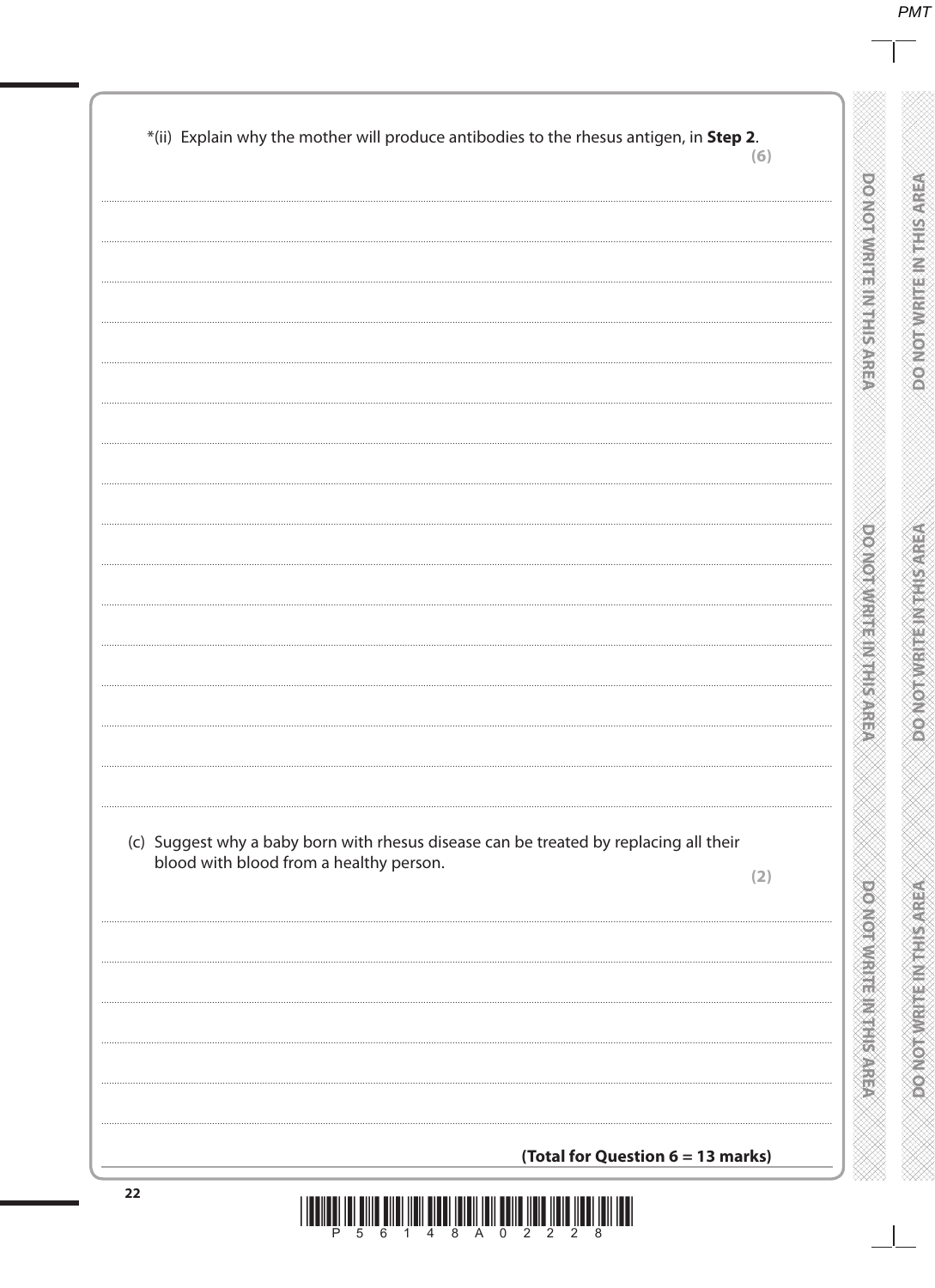|            | (a) Explain how the light-dependent reactions enable hydrogen to be incorporated     |     |
|------------|--------------------------------------------------------------------------------------|-----|
| into GALP. |                                                                                      | (4) |
|            |                                                                                      |     |
|            |                                                                                      |     |
|            |                                                                                      |     |
|            |                                                                                      |     |
|            |                                                                                      |     |
|            |                                                                                      |     |
|            |                                                                                      |     |
|            |                                                                                      |     |
|            |                                                                                      |     |
|            | (b) Explain why an increase in temperature increases the rate of production of GALP. | (3) |
|            |                                                                                      |     |
|            |                                                                                      |     |
|            |                                                                                      |     |
|            |                                                                                      |     |
|            |                                                                                      |     |
|            |                                                                                      |     |
|            |                                                                                      |     |

 $\mathbf{L}$ 

DONOTWRITE IN THIS AREA

**DOMOTIVIER INTERNATION** 

**PONOTWIRE MISSING AREA** 

e<br>Milio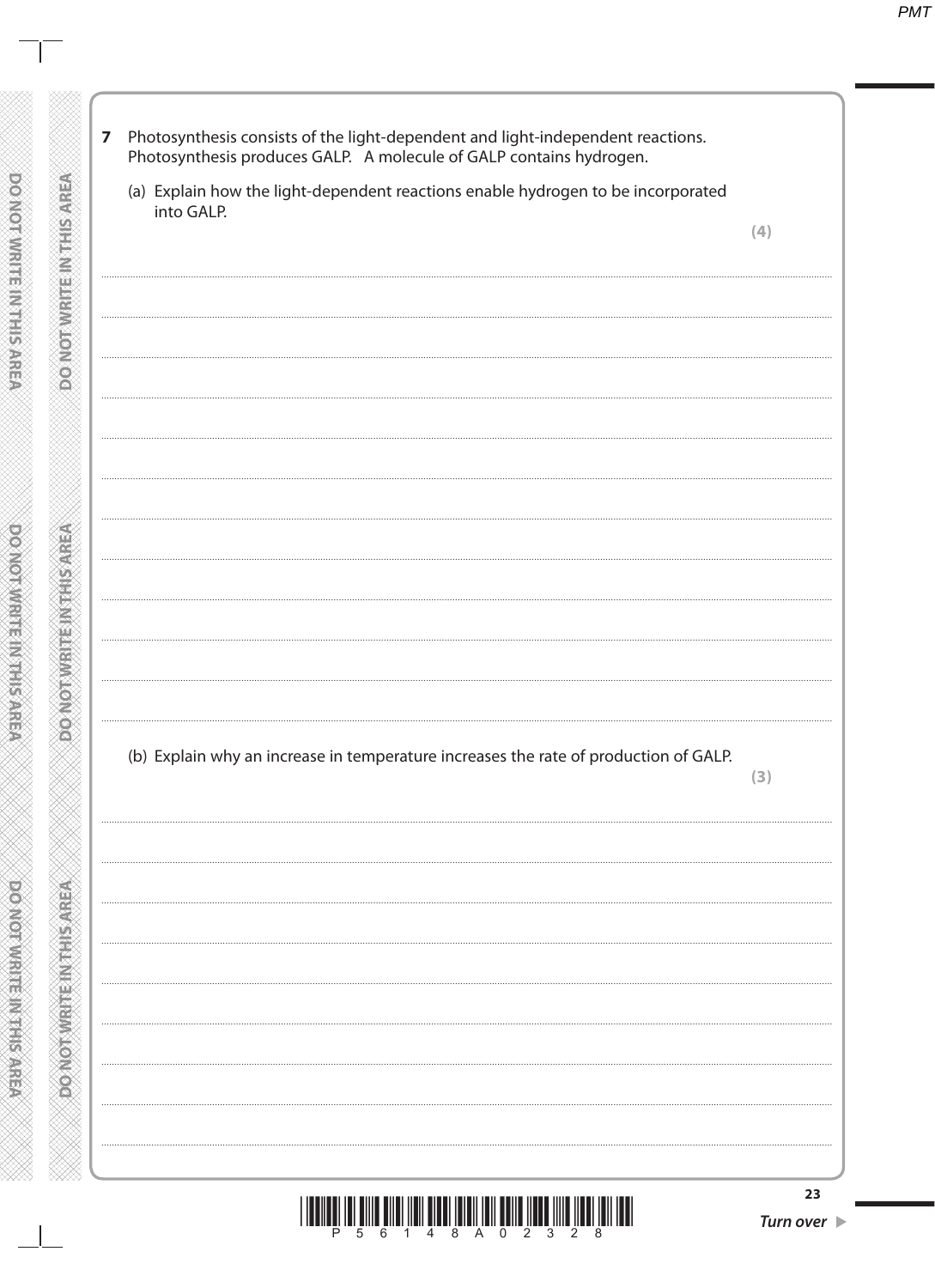

**PMT** 

**DO NOTWRITEINTH SWITCH** 

**DOMORWER STARS ARE** 

**DOALORMARY STARFSOLIO**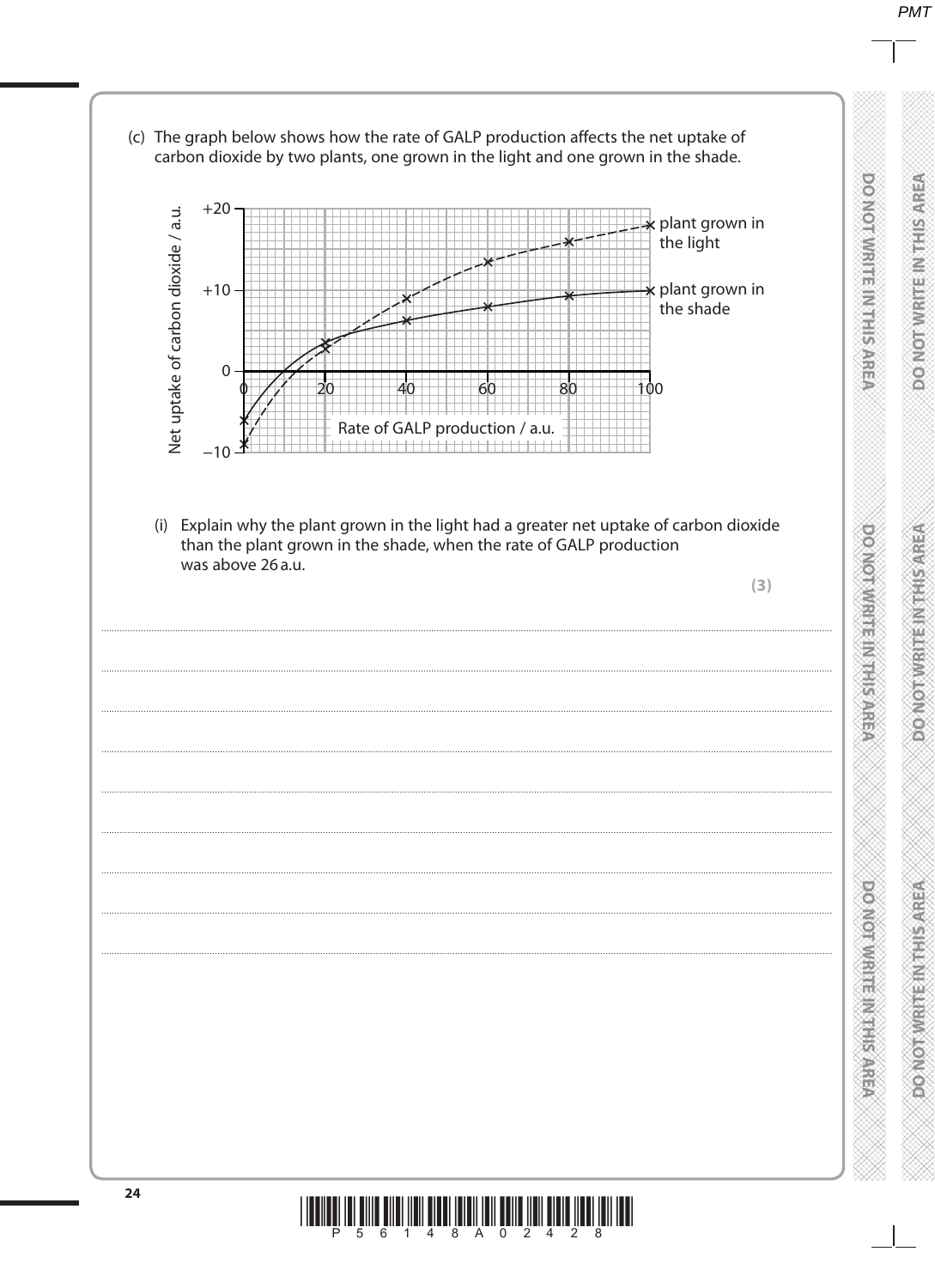| GALP production was very low.     | (ii) Suggest why the net uptake of carbon dioxide was negative when the rate of<br>(2) |
|-----------------------------------|----------------------------------------------------------------------------------------|
|                                   |                                                                                        |
|                                   |                                                                                        |
|                                   |                                                                                        |
|                                   |                                                                                        |
|                                   |                                                                                        |
|                                   |                                                                                        |
|                                   |                                                                                        |
| (Total for Question 7 = 12 marks) |                                                                                        |
|                                   |                                                                                        |
|                                   |                                                                                        |
|                                   |                                                                                        |
|                                   |                                                                                        |
|                                   |                                                                                        |
|                                   |                                                                                        |
|                                   |                                                                                        |
|                                   |                                                                                        |
|                                   |                                                                                        |
|                                   |                                                                                        |
|                                   |                                                                                        |
|                                   |                                                                                        |
|                                   |                                                                                        |
|                                   |                                                                                        |
|                                   |                                                                                        |
|                                   |                                                                                        |
|                                   |                                                                                        |
|                                   |                                                                                        |
|                                   |                                                                                        |
|                                   |                                                                                        |

DO NOT WRITE IN THIS AREA

DOCNOTIVISTICS IN THE ARBOR

**DO NOT WRITE IN THIS AREA** 

≫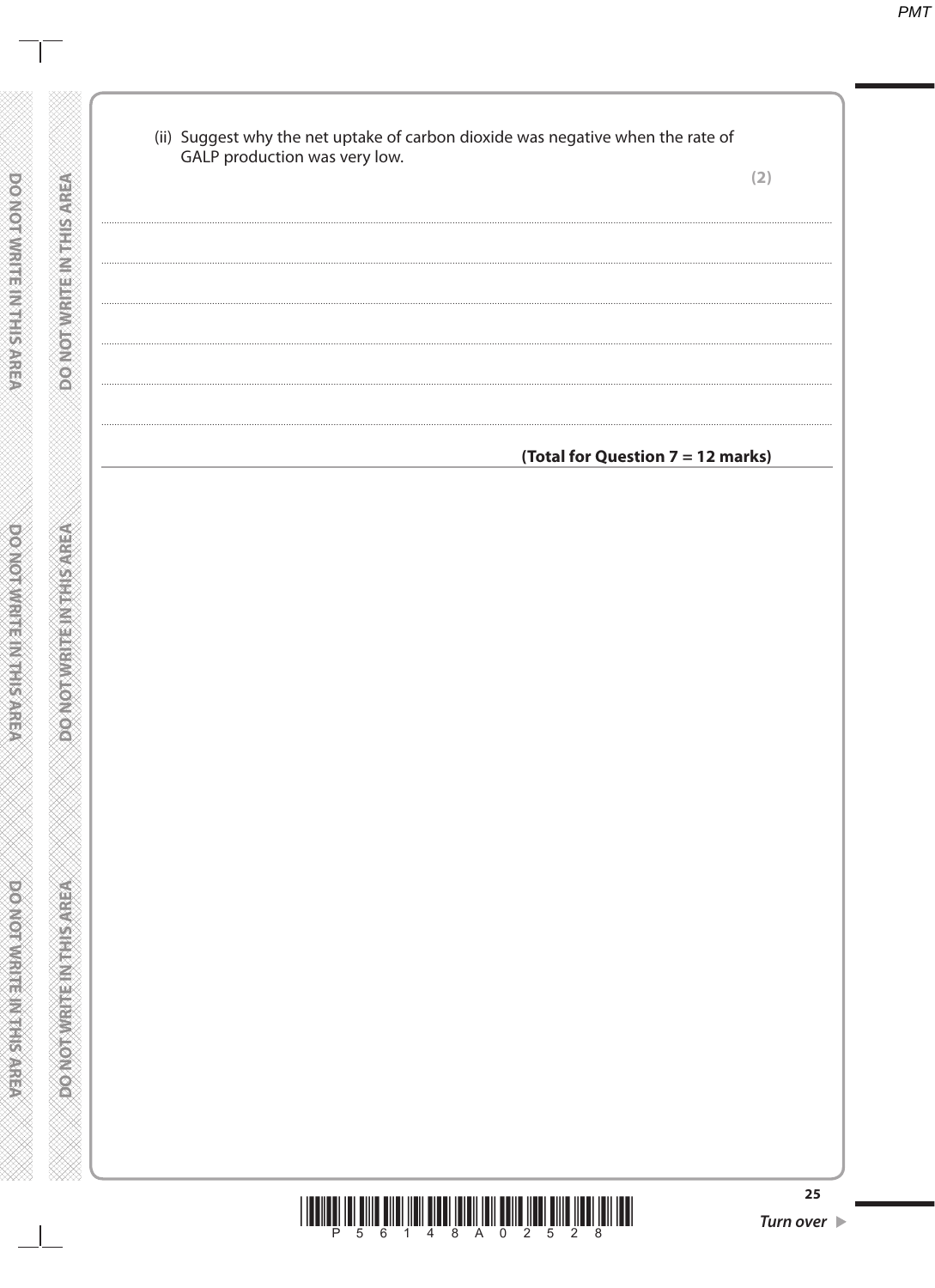

 $-0$  2 6

 $\overline{2}$ - 8

 $\overline{8}$  $A$ 

 $\overline{6}$ 

 $\overline{1}$  $\overline{4}$ 

5

**PMT**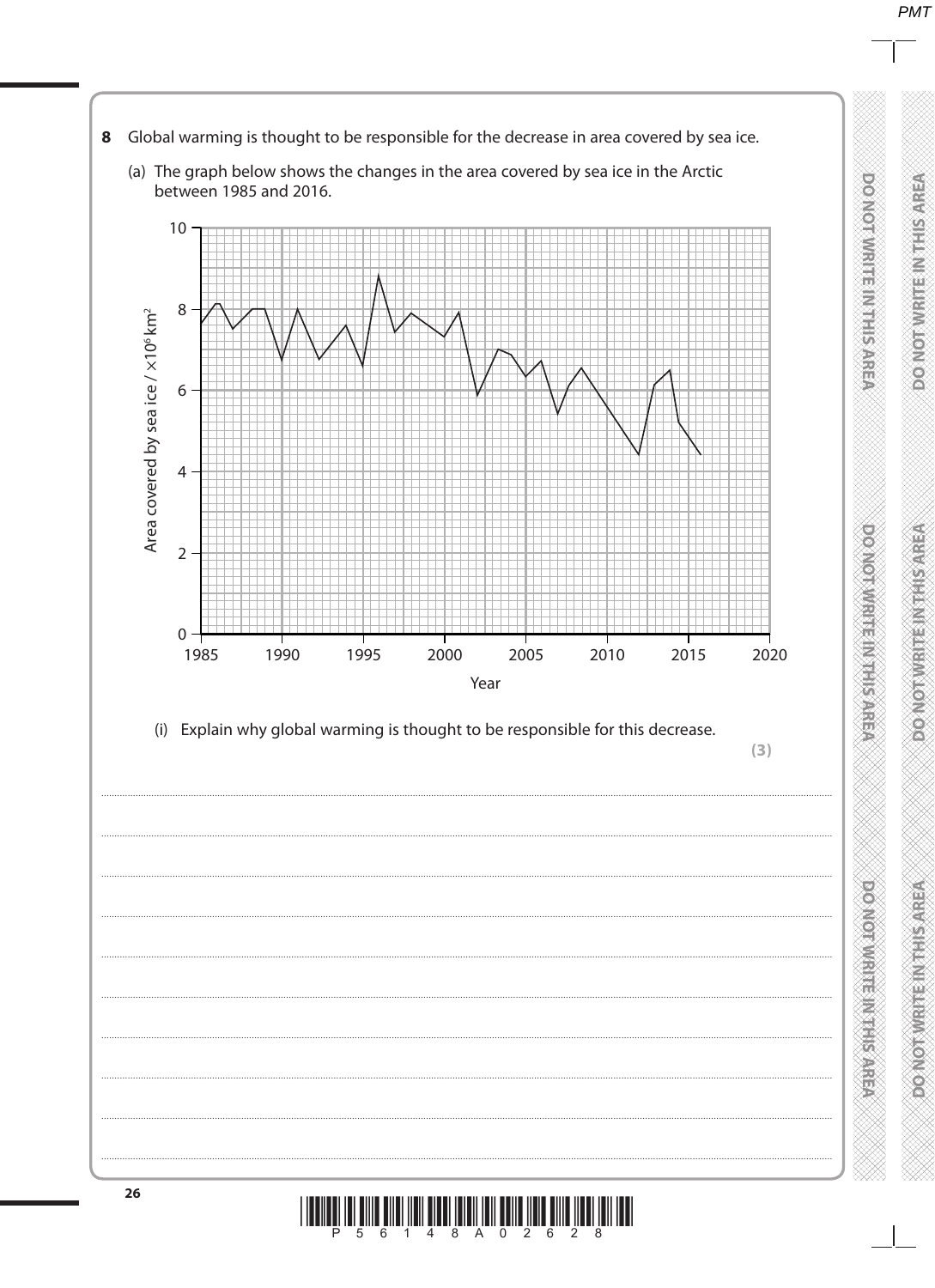(ii) Describe how this graph could be used to estimate the area covered by sea ice in 2020.  $(2)$ **DOMOTWRITEINTHISMREA** (iii) Explain why a prediction of the area covered by sea ice in 2020, using the data in this graph, could be wrong.  $(3)$ **DISTRICTION DOAORWRITENTHISMRE**  $27$ <u>||ITT||TË||ITI Ë|||ITË||ITI||ITI||TITI||TITI||TILI||TILI||TILI||TILI||TILI||TILI||SI|||TILI||</u>

**DONOTWRITE IN THIS AREA** 

**DONOTWRITEN METALSARER** 

**DO NOTAVRITE IN FIRICAREA**